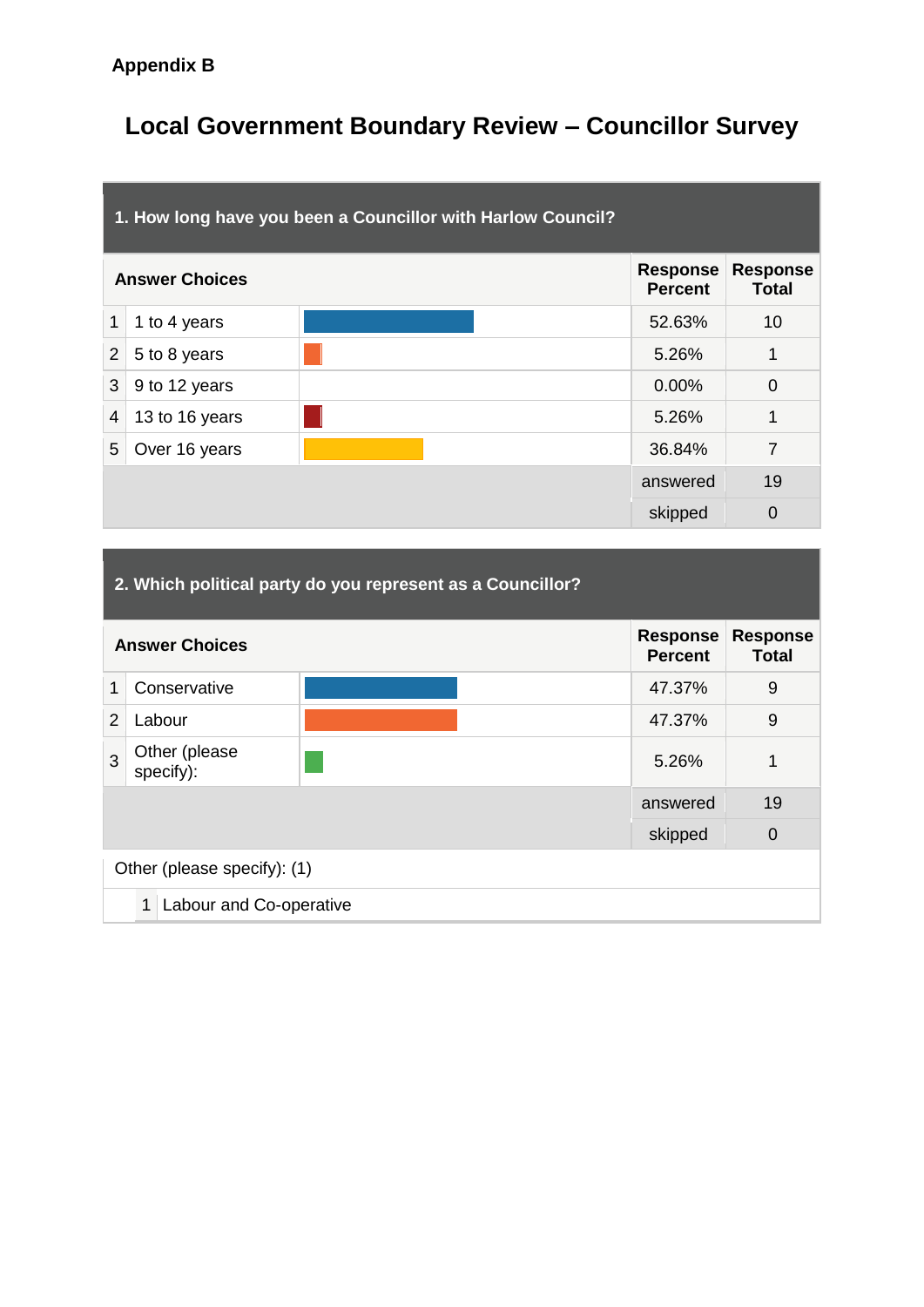|                                                                                               | 3. Why did you want to become a Councillor? |                                                                                                                                                                                                                |          |             |  |  |  |
|-----------------------------------------------------------------------------------------------|---------------------------------------------|----------------------------------------------------------------------------------------------------------------------------------------------------------------------------------------------------------------|----------|-------------|--|--|--|
| <b>Response</b><br><b>Response</b><br><b>Answer Choices</b><br><b>Percent</b><br><b>Total</b> |                                             |                                                                                                                                                                                                                |          |             |  |  |  |
| 1                                                                                             |                                             | <b>Open-Ended Question</b>                                                                                                                                                                                     | 100.00%  | 19          |  |  |  |
|                                                                                               | 1                                           | I was interested in how decision were made that had an impact on my local school                                                                                                                               |          |             |  |  |  |
|                                                                                               | $\overline{2}$                              | I wished to make a positive contribution to the town where I grew up. I believe it was<br>not being administered as it should be and many areas required improvement.                                          |          |             |  |  |  |
|                                                                                               | 3                                           | to do the right thing to use my skill set to help others to hold the council to account                                                                                                                        |          |             |  |  |  |
|                                                                                               | 4                                           | To make our town a great place to live.                                                                                                                                                                        |          |             |  |  |  |
|                                                                                               | 5                                           | To make a positive difference to people's lives and the community I live in                                                                                                                                    |          |             |  |  |  |
|                                                                                               | 6                                           | To serve the local community. Many local issues have arisen since and I continue to<br>do extensive case work for local residents.                                                                             |          |             |  |  |  |
|                                                                                               | 7                                           | To help people and give voters a choice                                                                                                                                                                        |          |             |  |  |  |
|                                                                                               | 8                                           | To help my community<br>To give something back                                                                                                                                                                 |          |             |  |  |  |
|                                                                                               | 9                                           | When I retired I had time to think about making a difference to the area I live in so I<br>became a councillor                                                                                                 |          |             |  |  |  |
|                                                                                               | 10                                          | To help my local community                                                                                                                                                                                     |          |             |  |  |  |
|                                                                                               | 11                                          | To make difference to my community                                                                                                                                                                             |          |             |  |  |  |
|                                                                                               | 12                                          | I wanted to make a difference, didn't know we received an allowance                                                                                                                                            |          |             |  |  |  |
|                                                                                               |                                             | 13 Because I felt I had something to offer and because of a life long interest in politics<br>and the community                                                                                                |          |             |  |  |  |
|                                                                                               | 14                                          | To make change and get rid of a failing Council.                                                                                                                                                               |          |             |  |  |  |
|                                                                                               | 15                                          | To ensure that services provided and decisions made that impact residents of the<br>town, we're made in the best of interest of residents. Ensuring fair access to all                                         |          |             |  |  |  |
|                                                                                               | 16                                          | To help others                                                                                                                                                                                                 |          |             |  |  |  |
|                                                                                               | 17                                          | Wanted to make a contribution to community                                                                                                                                                                     |          |             |  |  |  |
|                                                                                               | 18                                          | I've wanted to be a councillor for some years, however, family and business<br>pressures left me with little time for this until a few years ago.                                                              |          |             |  |  |  |
|                                                                                               |                                             | I wanted to become a councillor to try to improve the environment, prosperity and<br>well being of the people of my town. Harlow has given me so much and I felt it was<br>time for me to give something back. |          |             |  |  |  |
|                                                                                               | 19                                          | To help residents                                                                                                                                                                                              |          |             |  |  |  |
|                                                                                               |                                             |                                                                                                                                                                                                                | answered | 19          |  |  |  |
|                                                                                               |                                             |                                                                                                                                                                                                                | skipped  | $\mathbf 0$ |  |  |  |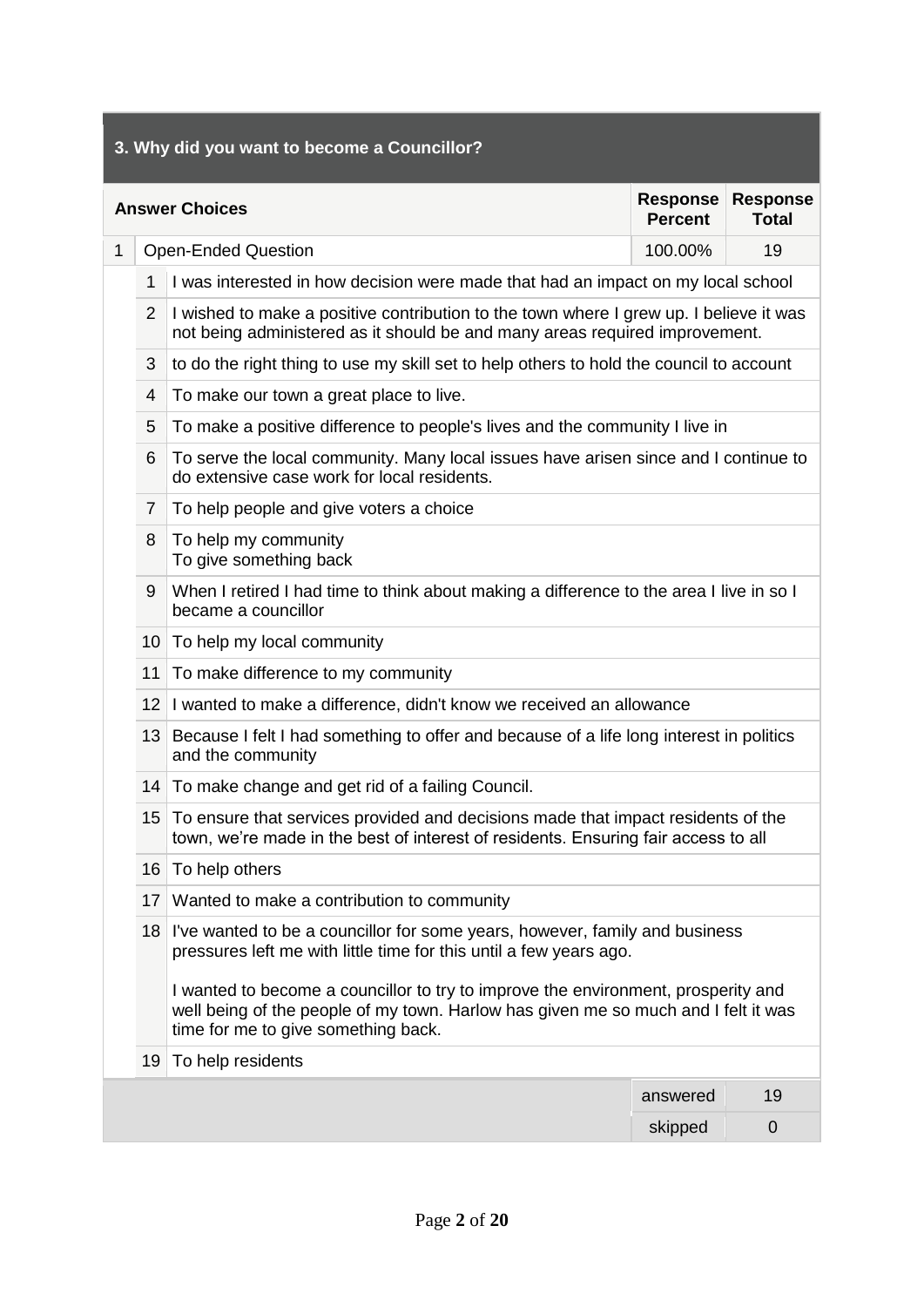| 4. Would you recommend becoming a Councillor if you were asked? |                |                                                                                                                                                                                                                                                                               |                                                                                  |  |                                   |                                 |
|-----------------------------------------------------------------|----------------|-------------------------------------------------------------------------------------------------------------------------------------------------------------------------------------------------------------------------------------------------------------------------------|----------------------------------------------------------------------------------|--|-----------------------------------|---------------------------------|
|                                                                 |                | <b>Answer Choices</b>                                                                                                                                                                                                                                                         |                                                                                  |  | <b>Response</b><br><b>Percent</b> | <b>Response</b><br><b>Total</b> |
| 1                                                               | Yes            |                                                                                                                                                                                                                                                                               |                                                                                  |  | 94.74%                            | 18                              |
| 2                                                               | <b>No</b>      |                                                                                                                                                                                                                                                                               |                                                                                  |  | 5.26%                             | 1                               |
|                                                                 |                |                                                                                                                                                                                                                                                                               |                                                                                  |  | answered                          | 19                              |
|                                                                 |                |                                                                                                                                                                                                                                                                               |                                                                                  |  | skipped                           | $\Omega$                        |
|                                                                 |                | Comments: (6)                                                                                                                                                                                                                                                                 |                                                                                  |  |                                   |                                 |
|                                                                 |                | 1 It's never easy and there is always someone who will verbally attack you<br>They don't see the person they just see politicians.<br>They feel it is ok to not be nice.<br>Others value you but it's always the shouty ones who get heard.<br>We get a back deal from media, |                                                                                  |  |                                   |                                 |
|                                                                 | 2 <sup>1</sup> |                                                                                                                                                                                                                                                                               | Rewarding experience particular as one grows into the role                       |  |                                   |                                 |
|                                                                 | 3              | ward.                                                                                                                                                                                                                                                                         | You have influence to help people and alter policy. To promote the town and your |  |                                   |                                 |
|                                                                 |                | 4 Depends on the person                                                                                                                                                                                                                                                       |                                                                                  |  |                                   |                                 |
|                                                                 | 5              | Although, I would be honest about the time comments, which make it difficult for<br>many.                                                                                                                                                                                     |                                                                                  |  |                                   |                                 |
|                                                                 | 6              | I love being a councillor and I love having the unique opportunity it gives me to try to<br>make a difference.                                                                                                                                                                |                                                                                  |  |                                   |                                 |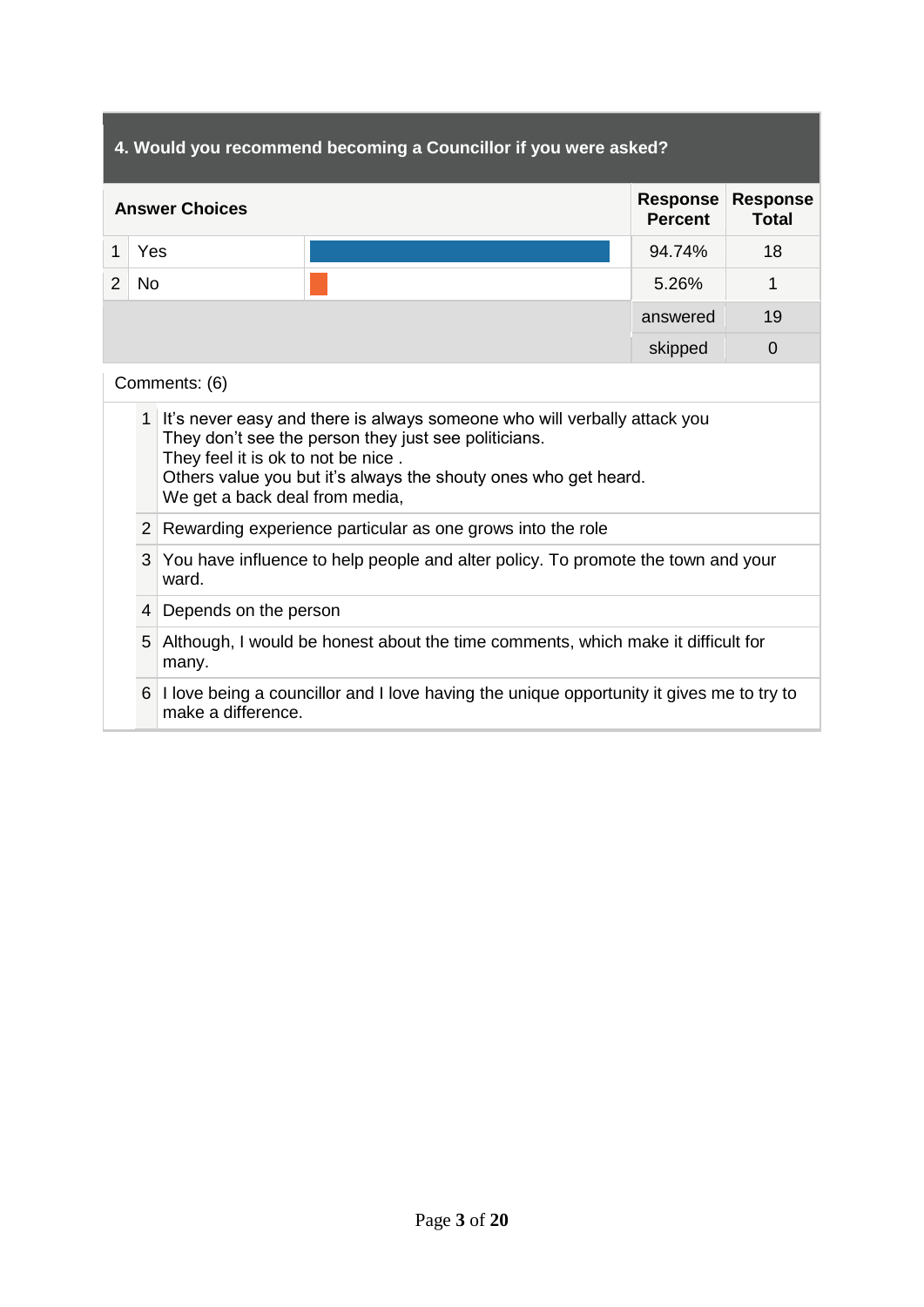### **5. In addition to your role as a Councillor, what other position do you hold within the Council?**

| <b>Answer Choices</b>          |                                                                           |  | <b>Response</b><br><b>Percent</b> | <b>Response</b><br>Total |  |  |  |
|--------------------------------|---------------------------------------------------------------------------|--|-----------------------------------|--------------------------|--|--|--|
| 1                              | Leader                                                                    |  | 0.00%                             | 0                        |  |  |  |
| $\overline{2}$                 | Deputy Leader                                                             |  | 5.26%                             | 1                        |  |  |  |
| 3                              | <b>Cabinet Member</b>                                                     |  | 31.58%                            | 6                        |  |  |  |
| 4                              | <b>Committee Chair</b>                                                    |  | 10.53%                            | 2                        |  |  |  |
| 5                              | <b>Committee Vice Chair</b>                                               |  | 15.79%                            | 3                        |  |  |  |
| 6                              | <b>Member Champion</b>                                                    |  | 21.05%                            | 4                        |  |  |  |
| $\overline{7}$                 | None                                                                      |  | 26.32%                            | 5                        |  |  |  |
| 8                              | Other (please state role):                                                |  | 42.11%                            | 8                        |  |  |  |
|                                |                                                                           |  | answered                          | 19                       |  |  |  |
|                                | $\mathbf 0$<br>skipped                                                    |  |                                   |                          |  |  |  |
| Other (please state role): (8) |                                                                           |  |                                   |                          |  |  |  |
|                                | $\mathbf{1}$<br>None executive of the trading company for the council HTS |  |                                   |                          |  |  |  |

## 2 I am also a Committee Member for Development Management (Planning) and Audit & Standards. I understand I may be appointed to the Working Group for the forthcoming Boundary Review.

#### 3 Leader of Opposition

## 4 Have been the Leader of the Council and for the last ten years Cabinet member for finance now in opposition

## 5 Council appointed director of Harlow Trading Services as an Excecutive Director. Also sit on Development Committee

# 6 Chair of scrutiny  $7$ . 8 Chair of council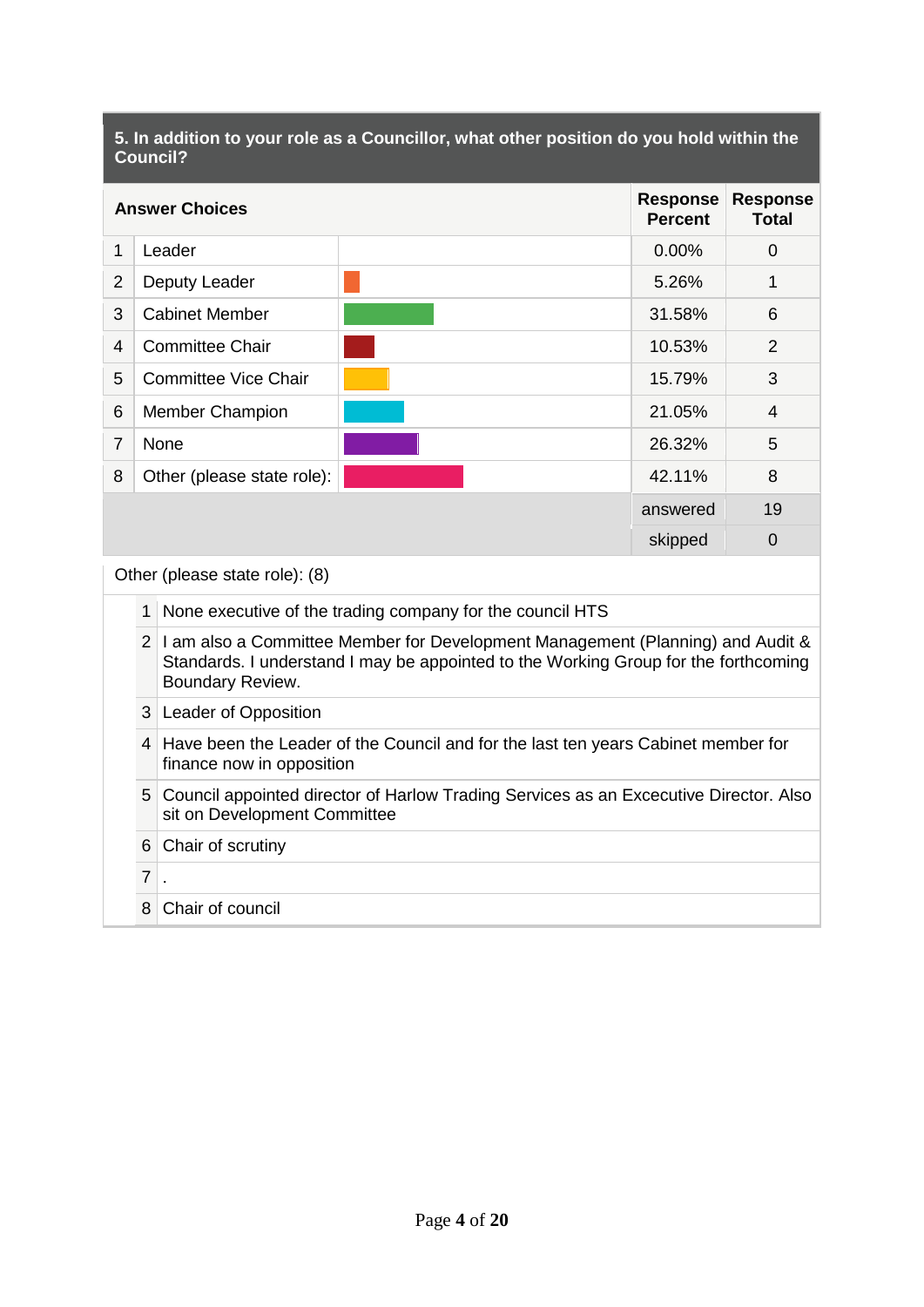|                 | 6. What Committees / Boards / Panels / Working Groups do you belong to?                       |                                                                             |                                   |                                 |  |
|-----------------|-----------------------------------------------------------------------------------------------|-----------------------------------------------------------------------------|-----------------------------------|---------------------------------|--|
|                 | <b>Answer Choices</b>                                                                         |                                                                             | <b>Response</b><br><b>Percent</b> | <b>Response</b><br><b>Total</b> |  |
| $\mathbf{1}$    | Council                                                                                       |                                                                             | 89.47%                            | 17                              |  |
| $\overline{2}$  | <b>Audit and Standards</b>                                                                    |                                                                             | 42.11%                            | 8                               |  |
| 3               | <b>Housing Forums</b>                                                                         |                                                                             | 15.79%                            | 3                               |  |
| $\overline{4}$  | Cabinet                                                                                       |                                                                             | 31.58%                            | 6                               |  |
| 5               | <b>Cabinet Policy</b><br>Development<br><b>Working Group</b>                                  |                                                                             | 15.79%                            | 3                               |  |
| $6\phantom{1}6$ | Call in Sub<br>Committee                                                                      |                                                                             | 10.53%                            | $\overline{2}$                  |  |
| $\overline{7}$  | <b>Hearing Sub</b><br>Committee                                                               |                                                                             | 0.00%                             | $\overline{0}$                  |  |
| 8               | Licensing<br>Committee                                                                        |                                                                             | 26.32%                            | 5                               |  |
| 9               | <b>Licensing Sub</b><br>Committee                                                             |                                                                             | 26.32%                            | 5                               |  |
| 10              | <b>Scrutiny Committee</b>                                                                     |                                                                             | 21.05%                            | $\overline{4}$                  |  |
| 11              | Development<br>Management<br>Committee                                                        |                                                                             | 26.32%                            | 5                               |  |
| 12              | <b>Shareholders Sub</b><br>Committee                                                          |                                                                             | 15.79%                            | 3                               |  |
| 13              | <b>Harlow Local</b><br><b>Highways Panel</b>                                                  |                                                                             | 26.32%                            | 5                               |  |
| 14              | Covid 19 Recovery<br><b>Working Group</b>                                                     |                                                                             | 21.05%                            | 4                               |  |
| 15              | <b>Regulatory Sub</b><br>Committee                                                            |                                                                             | 0.00%                             | $\mathbf 0$                     |  |
| 16              | Town Plan Panel                                                                               |                                                                             | 21.05%                            | 4                               |  |
| 17              | Other (please<br>specify):                                                                    |                                                                             | 10.53%                            | $\overline{2}$                  |  |
|                 |                                                                                               |                                                                             | answered                          | 19                              |  |
|                 | skipped<br>$\mathbf 0$                                                                        |                                                                             |                                   |                                 |  |
|                 | Other (please specify): (2)                                                                   |                                                                             |                                   |                                 |  |
|                 | $\mathbf{1}$                                                                                  | Once again have been a member of a variety of committees and working groups |                                   |                                 |  |
|                 | Reserve for Call In Sub Committee, Hearing Committee and Scrutiny Committee<br>2 <sup>1</sup> |                                                                             |                                   |                                 |  |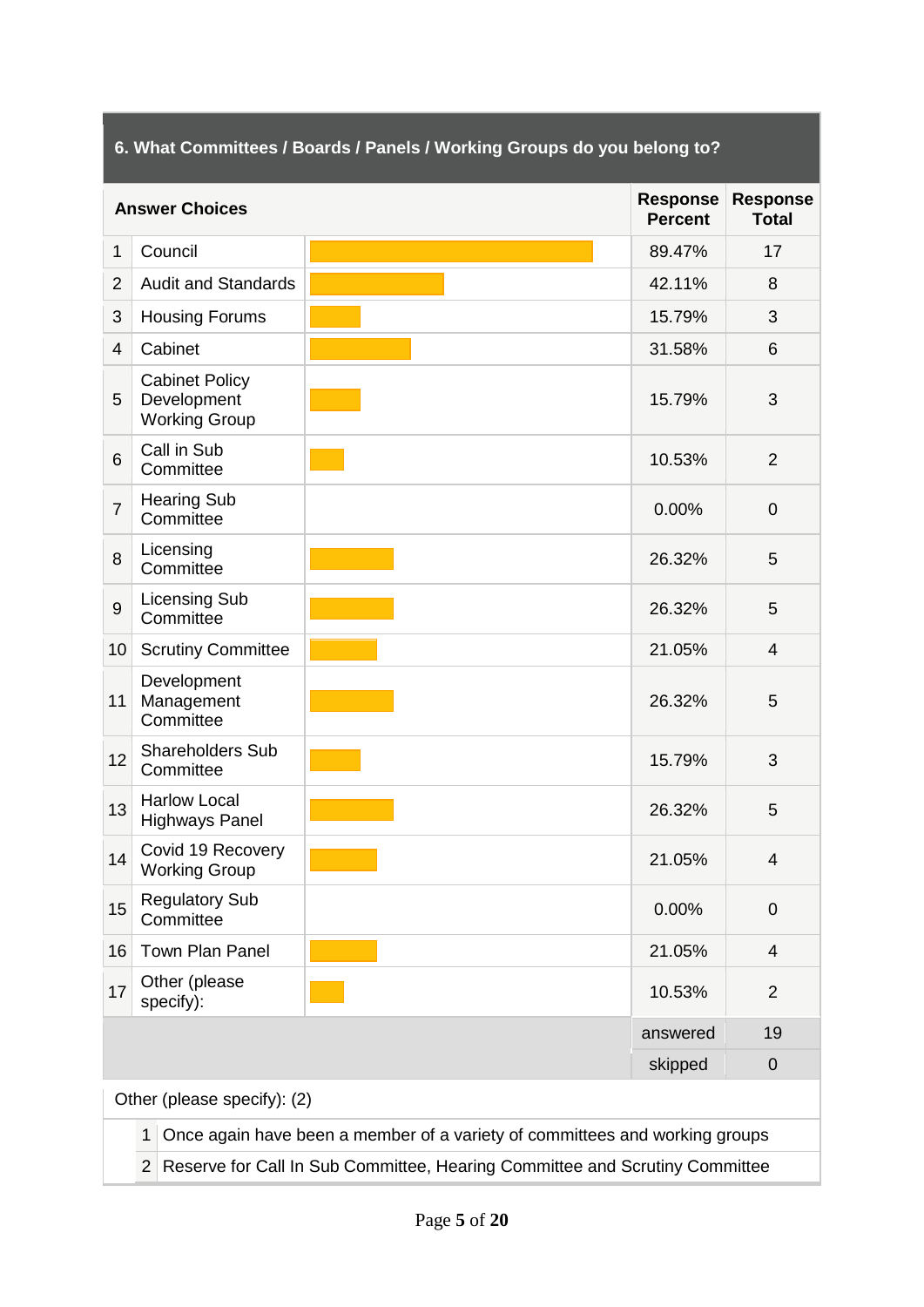| 7. Have you been appointed by the Council to represent it on any outside bodies? |                       |          |                                                               |  |  |
|----------------------------------------------------------------------------------|-----------------------|----------|---------------------------------------------------------------|--|--|
|                                                                                  | <b>Answer Choices</b> |          | <b>Response</b><br><b>Response</b><br>Total<br><b>Percent</b> |  |  |
|                                                                                  | Yes                   | 47.37%   | 9                                                             |  |  |
| 2                                                                                | No                    | 52.63%   | 10                                                            |  |  |
|                                                                                  |                       | answered | 19                                                            |  |  |
|                                                                                  |                       | skipped  | $\Omega$                                                      |  |  |

| 8. Please list the organisations and role, including any appointments to other bodies<br>that are not linked to a council appointment. |                |                                                                                                                                                                              |                                   |                                 |  |
|----------------------------------------------------------------------------------------------------------------------------------------|----------------|------------------------------------------------------------------------------------------------------------------------------------------------------------------------------|-----------------------------------|---------------------------------|--|
|                                                                                                                                        |                | <b>Answer Choices</b>                                                                                                                                                        | <b>Response</b><br><b>Percent</b> | <b>Response</b><br><b>Total</b> |  |
| 1                                                                                                                                      |                | <b>Open-Ended Question</b>                                                                                                                                                   | 100.00%                           | 10                              |  |
|                                                                                                                                        | $\mathbf 1$    | Harlow college                                                                                                                                                               |                                   |                                 |  |
|                                                                                                                                        | $\overline{2}$ | Chair of the Gibberd Garden Trust<br><b>Member Civic society</b><br>Labour Party activist<br>West Essex camera branch                                                        |                                   |                                 |  |
|                                                                                                                                        | 3              | Deputy Cabinet @ Essex County Council<br>Vice President Chartered Institute of Journalism<br>Chair of Members Board Passmores Academy<br><b>Trustee CIOJ Benevolent Fund</b> |                                   |                                 |  |
|                                                                                                                                        | $\mathbf 4$    | <b>HOSC Aid</b><br><b>Stansted Airport Trust Committee</b>                                                                                                                   |                                   |                                 |  |
|                                                                                                                                        | 5              | Age Concern board                                                                                                                                                            |                                   |                                 |  |
|                                                                                                                                        | 6              | <b>Razed Roof Committee</b><br><b>Great Parndon CA</b><br><b>Harlow Occupational Health Trust</b>                                                                            |                                   |                                 |  |
|                                                                                                                                        | $\overline{7}$ | Can't remember what they are                                                                                                                                                 |                                   |                                 |  |
|                                                                                                                                        | 8              | None                                                                                                                                                                         |                                   |                                 |  |
|                                                                                                                                        | 9              | <b>Harlow Arts Council</b>                                                                                                                                                   |                                   |                                 |  |
|                                                                                                                                        |                | 10 Non-executive Director of HTS                                                                                                                                             |                                   |                                 |  |
|                                                                                                                                        |                |                                                                                                                                                                              | answered                          | 10                              |  |
|                                                                                                                                        |                |                                                                                                                                                                              | skipped                           | 9                               |  |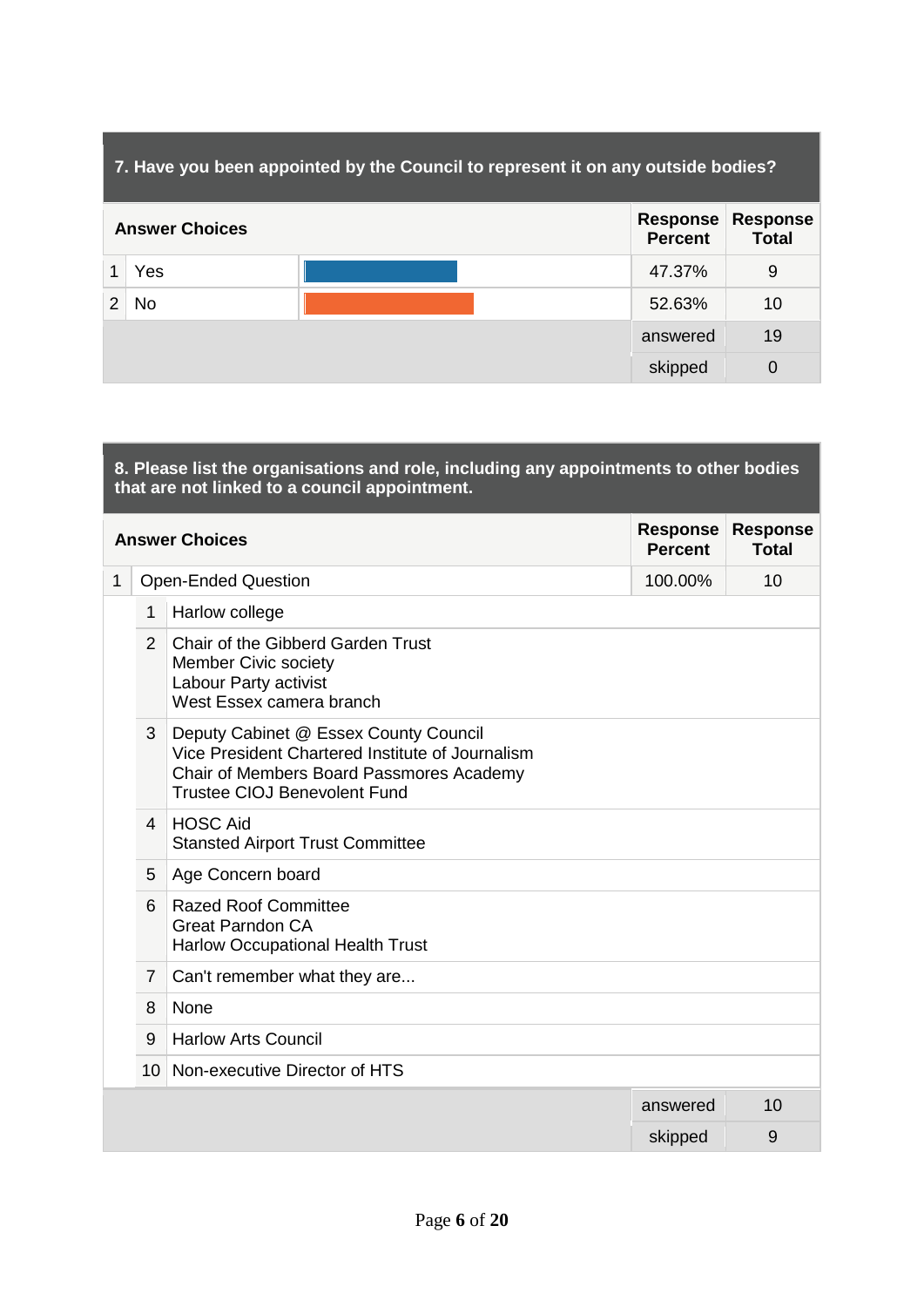### **9. On average, how many hours per month do you spend on Council (and political) business? This includes online / email**

| <b>Answer Choices</b>                                     | 1 to $5$<br>hours        | 6 to 10<br>hours | 11 to 15<br>hours        | 16 to 20<br>hours       | Over <sub>20</sub><br>hours | <b>Response</b><br><b>Total</b> |
|-----------------------------------------------------------|--------------------------|------------------|--------------------------|-------------------------|-----------------------------|---------------------------------|
| <b>Attendance at Council</b><br>Committees                | 36.84%<br>$\overline{7}$ | 47.37%<br>9      | 5.26%<br>1               | 5.26%<br>1              | 5.26%<br>1                  | 19                              |
| Attendance at other<br>Council meetings                   | 50.00%<br>9              | 27.78%<br>5      | 16.67%<br>3              | 5.56%<br>1              | 0.00%<br>0                  | 18                              |
| Time spent on party<br>political business                 | 43.75%<br>7              | 25.00%<br>4      | 12.50%<br>2              | 0.00%<br>0              | 18.75%<br>3                 | 16                              |
| Attendance at external<br>meetings as a<br>representative | 64.29%<br>9              | 35.71%<br>5      | 0.00%<br>$\mathbf 0$     | 0.00%<br>$\overline{0}$ | 0.00%<br>0                  | 14                              |
| Ward surgeries                                            | 75.00%<br>9              | 25.00%<br>3      | 0.00%<br>$\overline{0}$  | 0.00%<br>0              | 0.00%<br>0                  | 12                              |
| Engaging with<br>constituents e.g. home<br>visits         | 42.11%<br>8              | 26.32%<br>5      | 10.53%<br>2              | 10.53%<br>2             | 10.53%<br>$\overline{2}$    | 19                              |
| Dealing with constituents<br>enquiries / casework         | 26.32%<br>5              | 31.58%<br>6      | 21.05%<br>4              | 10.53%<br>2             | 10.53%<br>$\overline{2}$    | 19                              |
| Preparing for meetings                                    | 44.44%<br>8              | 22.22%<br>4      | 11.11%<br>$\overline{2}$ | 16.67%<br>3             | 5.56%<br>1                  | 18                              |
| Attending workshops,<br>training, conferences etc.        | 69.23%<br>9              | 23.08%<br>3      | 0.00%<br>0               | 7.69%<br>1              | 0.00%<br>0                  | 13                              |
| <b>Travel</b>                                             | 73.33%<br>11             | 26.67%<br>4      | 0.00%<br>$\mathbf 0$     | 0.00%<br>0              | 0.00%<br>0                  | 15                              |
| Other                                                     | 50.00%<br>$\overline{2}$ | 0.00%<br>0       | 25.00%<br>1              | 0.00%<br>$\overline{0}$ | 25.00%<br>1                 | $\overline{4}$                  |
|                                                           |                          |                  |                          |                         | answered                    | 19                              |
|                                                           |                          |                  |                          |                         | skipped                     | $\overline{0}$                  |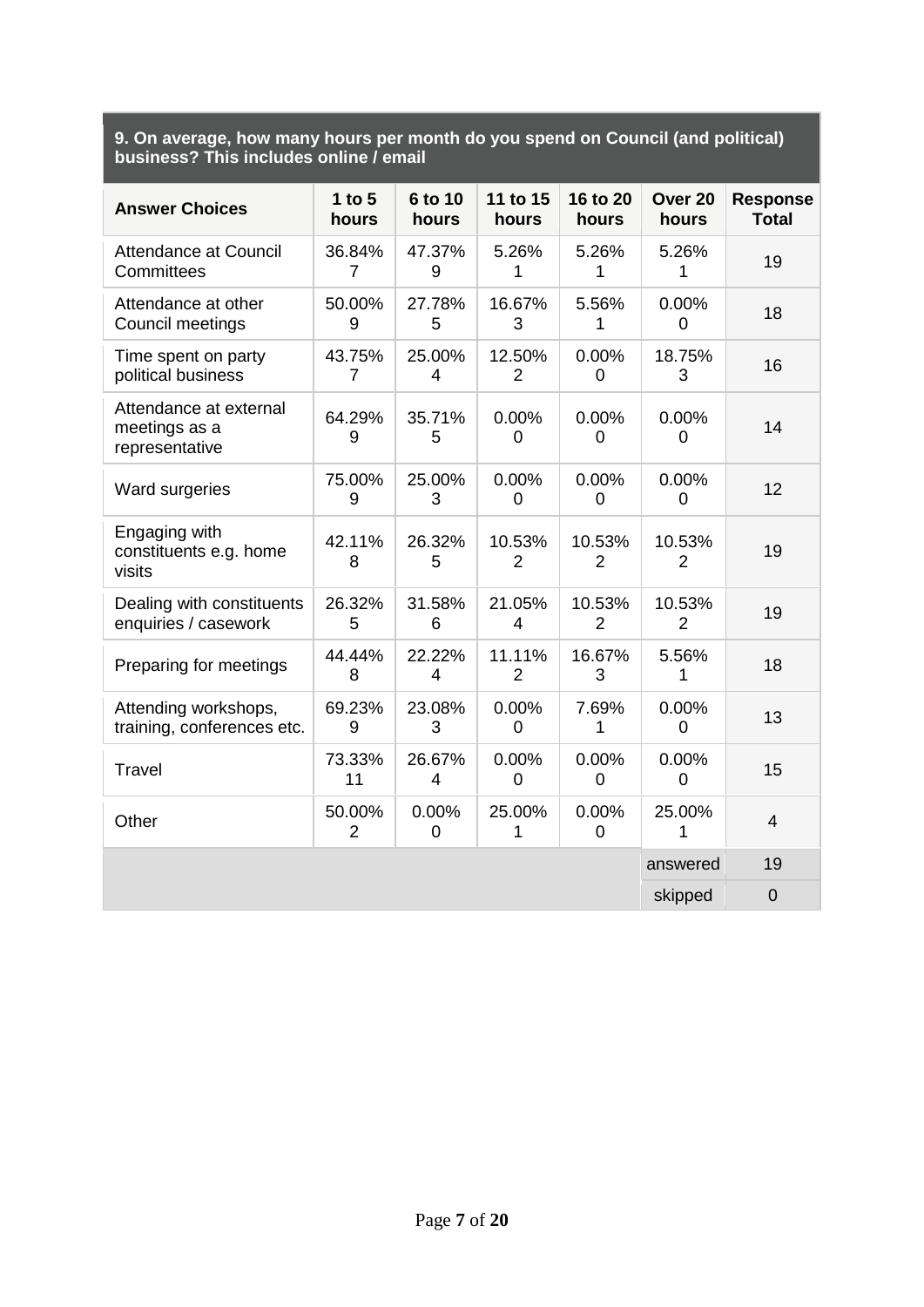|                                                                                                        | 10. Please rank the following in order of importance in your role as Councillor. With 1<br>being the most important and 10 being the least important. |                                                                                                                  |                                    |                               |  |  |
|--------------------------------------------------------------------------------------------------------|-------------------------------------------------------------------------------------------------------------------------------------------------------|------------------------------------------------------------------------------------------------------------------|------------------------------------|-------------------------------|--|--|
| <b>Item</b>                                                                                            |                                                                                                                                                       |                                                                                                                  | <b>Total</b><br>Score <sup>1</sup> | <b>Overall</b><br><b>Rank</b> |  |  |
|                                                                                                        |                                                                                                                                                       | Listen to the views of local people                                                                              | 155                                | 1                             |  |  |
|                                                                                                        |                                                                                                                                                       | Support the local community                                                                                      | 148                                | 2                             |  |  |
|                                                                                                        |                                                                                                                                                       | Address issues concerning the whole area                                                                         | 125                                | 3                             |  |  |
|                                                                                                        |                                                                                                                                                       | Represent local residents views to the Council                                                                   | 111                                | $\overline{4}$                |  |  |
|                                                                                                        |                                                                                                                                                       | Deal with complaints                                                                                             | 108                                | 5                             |  |  |
| Attend council meetings                                                                                |                                                                                                                                                       |                                                                                                                  |                                    | 6                             |  |  |
| Hold surgeries for constituents                                                                        |                                                                                                                                                       |                                                                                                                  | 92                                 | $\overline{7}$                |  |  |
| Plan local services                                                                                    |                                                                                                                                                       |                                                                                                                  | 89                                 | 8                             |  |  |
| Keep the public informed about local activities                                                        |                                                                                                                                                       |                                                                                                                  | 78                                 | 9                             |  |  |
|                                                                                                        | Other                                                                                                                                                 |                                                                                                                  | 37                                 | 10                            |  |  |
|                                                                                                        |                                                                                                                                                       | $1$ Score is a weighted calculation. Items ranked first are valued higher                                        | answered                           | 19                            |  |  |
|                                                                                                        |                                                                                                                                                       | than the following ranks, the score is a sum of all weighted rank counts.                                        | skipped                            | $\overline{0}$                |  |  |
|                                                                                                        |                                                                                                                                                       | If you selected other please specify (4)                                                                         |                                    |                               |  |  |
|                                                                                                        | 1                                                                                                                                                     | Attention to Council finances and budgetary issues                                                               |                                    |                               |  |  |
| $\overline{2}$<br>This is an impossible question and not appropriate to rate one function over another |                                                                                                                                                       |                                                                                                                  |                                    |                               |  |  |
|                                                                                                        | 3                                                                                                                                                     | The above was difficult as you have equal weighting and in part depends on role<br>administrators or opposition. |                                    |                               |  |  |
|                                                                                                        | 4                                                                                                                                                     | Consult with the community regarding the council's proposals and feed back<br>responses to the cabinet.          |                                    |                               |  |  |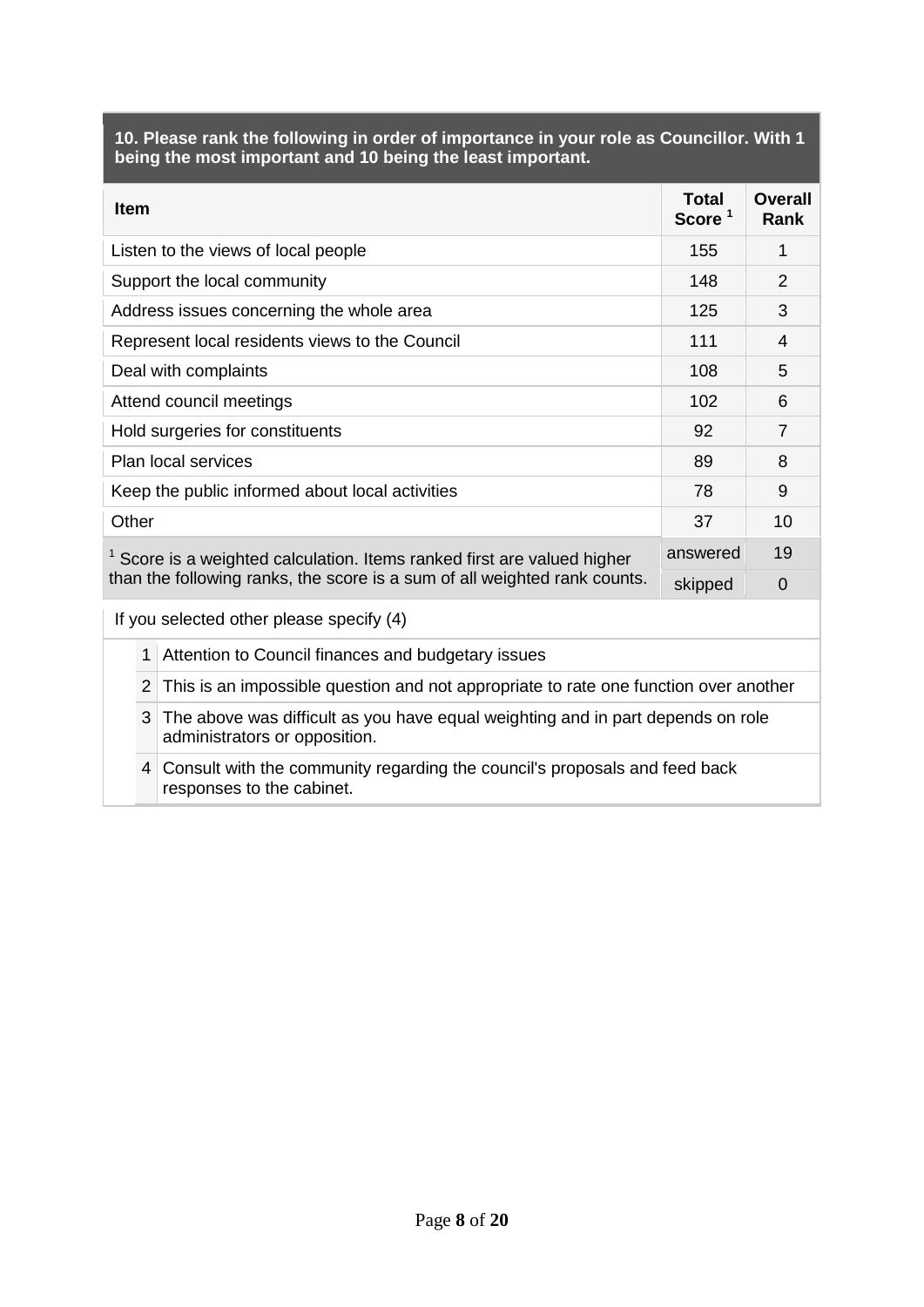# **11. How many cases / issues do you deal with, on average, per month?**

|                 | <b>Answer Choices</b> |  |          | <b>Response</b><br><b>Total</b> |
|-----------------|-----------------------|--|----------|---------------------------------|
| 1               | 1 to $5$              |  | 15.79%   | 3                               |
| $\overline{2}$  | 6 to 10               |  | 21.05%   | $\overline{4}$                  |
| 3               | 11 to 15              |  | 31.58%   | $6\phantom{1}6$                 |
| $\overline{4}$  | 16 to 20              |  | 5.26%    | 1                               |
| 5               | 21 to 25              |  | 0.00%    | $\boldsymbol{0}$                |
| $6\phantom{1}6$ | 26 to 30              |  | 5.26%    | 1                               |
| $\overline{7}$  | 31 to 35              |  | 5.26%    | 1                               |
| 8               | 36 to 40              |  | 5.26%    | $\mathbf{1}$                    |
| 9               | 41 to 45              |  | 10.53%   | $\overline{2}$                  |
| 10              | 46 to 50              |  | 0.00%    | $\mathbf 0$                     |
|                 |                       |  | answered | 19                              |
|                 |                       |  | skipped  | $\mathbf 0$                     |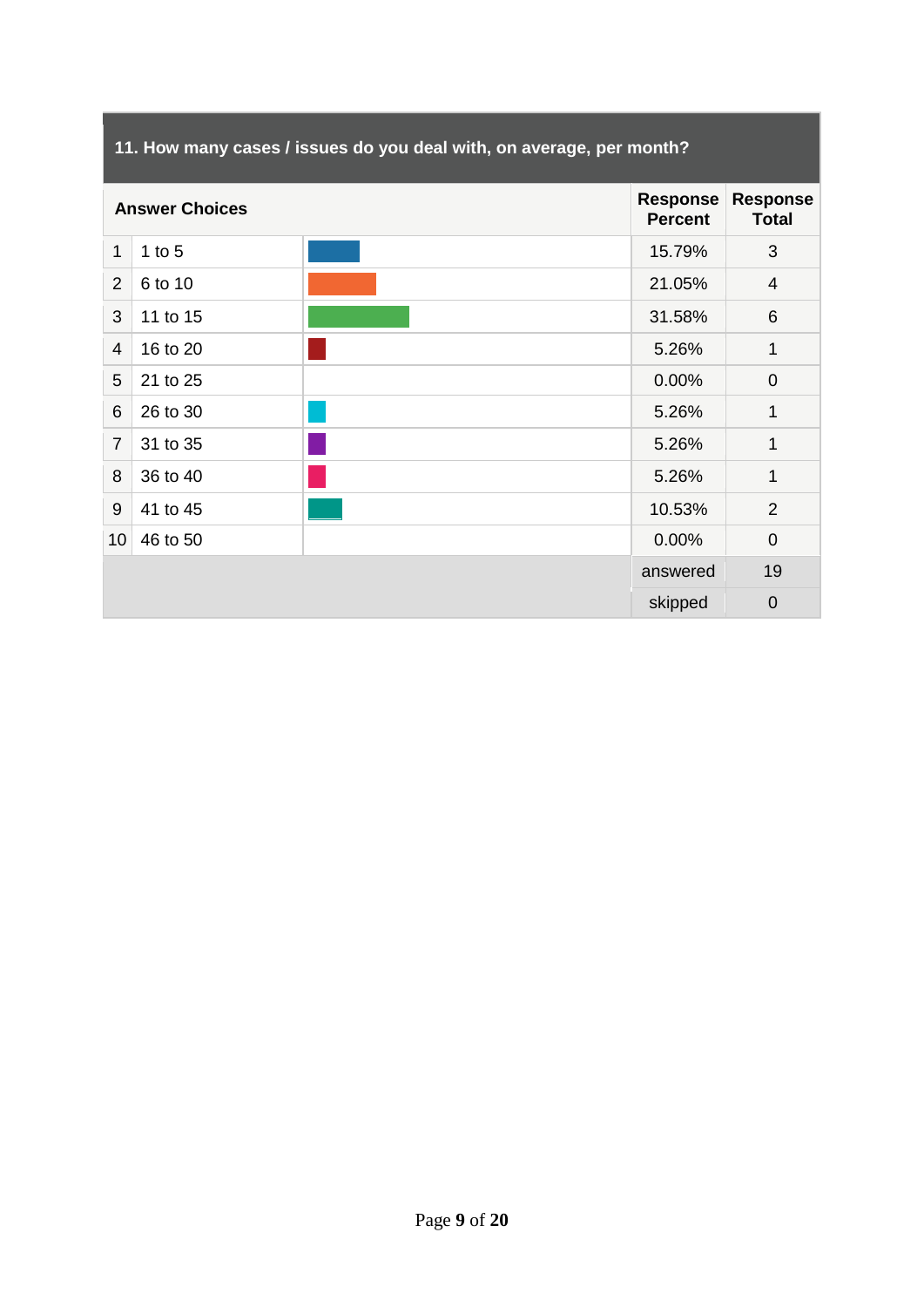**12. Are there instances when the level of your residents' enquiries cannot be coped with? If so, how often does this occur?** 

|              | <b>Response</b><br><b>Response</b><br><b>Answer Choices</b><br><b>Percent</b><br><b>Total</b> |                                                                                                                                                                                                                                                                                                                                                                                                                                                                                                                                                                                                                                                                                                                                    |          |    |  |  |  |
|--------------|-----------------------------------------------------------------------------------------------|------------------------------------------------------------------------------------------------------------------------------------------------------------------------------------------------------------------------------------------------------------------------------------------------------------------------------------------------------------------------------------------------------------------------------------------------------------------------------------------------------------------------------------------------------------------------------------------------------------------------------------------------------------------------------------------------------------------------------------|----------|----|--|--|--|
| $\mathbf{1}$ |                                                                                               | <b>Open-Ended Question</b>                                                                                                                                                                                                                                                                                                                                                                                                                                                                                                                                                                                                                                                                                                         | 100.00%  | 19 |  |  |  |
|              | 1                                                                                             | It how you mange expectations don't over commit,                                                                                                                                                                                                                                                                                                                                                                                                                                                                                                                                                                                                                                                                                   |          |    |  |  |  |
|              | 2                                                                                             | Not so far.                                                                                                                                                                                                                                                                                                                                                                                                                                                                                                                                                                                                                                                                                                                        |          |    |  |  |  |
|              | 3                                                                                             | no                                                                                                                                                                                                                                                                                                                                                                                                                                                                                                                                                                                                                                                                                                                                 |          |    |  |  |  |
|              | 4                                                                                             | sometimes around election time.                                                                                                                                                                                                                                                                                                                                                                                                                                                                                                                                                                                                                                                                                                    |          |    |  |  |  |
|              | 5                                                                                             | Occasionally                                                                                                                                                                                                                                                                                                                                                                                                                                                                                                                                                                                                                                                                                                                       |          |    |  |  |  |
|              | 6                                                                                             | Very occasionally a resident will be an unreasonable in making complaints and<br>allegations but this would be no more than one or two a year.                                                                                                                                                                                                                                                                                                                                                                                                                                                                                                                                                                                     |          |    |  |  |  |
|              | $\overline{7}$                                                                                | Occasionally. Enquiries come in all forms, telephone, email, Facebook, Messenger,<br>WhatsApp and written letter. Replies get delayed about once a month and have to<br>be prioritised over other work or leisure to catch up.                                                                                                                                                                                                                                                                                                                                                                                                                                                                                                     |          |    |  |  |  |
|              | 8                                                                                             | Yes usually planning issues                                                                                                                                                                                                                                                                                                                                                                                                                                                                                                                                                                                                                                                                                                        |          |    |  |  |  |
|              | 9                                                                                             | <b>Never</b><br>Sometimes I struggle but usually find a way                                                                                                                                                                                                                                                                                                                                                                                                                                                                                                                                                                                                                                                                        |          |    |  |  |  |
|              |                                                                                               | 10 Rarely                                                                                                                                                                                                                                                                                                                                                                                                                                                                                                                                                                                                                                                                                                                          |          |    |  |  |  |
|              |                                                                                               | 11 Occasionally<br>Would like more time to follow up on issues                                                                                                                                                                                                                                                                                                                                                                                                                                                                                                                                                                                                                                                                     |          |    |  |  |  |
|              |                                                                                               | 12 If it involves things that a county councillor deals with. I can normally point people in<br>the right direction. So does not normally occur                                                                                                                                                                                                                                                                                                                                                                                                                                                                                                                                                                                    |          |    |  |  |  |
|              |                                                                                               | $13$ No                                                                                                                                                                                                                                                                                                                                                                                                                                                                                                                                                                                                                                                                                                                            |          |    |  |  |  |
|              |                                                                                               | 14   I am useless at admin, so most days.                                                                                                                                                                                                                                                                                                                                                                                                                                                                                                                                                                                                                                                                                          |          |    |  |  |  |
|              |                                                                                               | $15$ No                                                                                                                                                                                                                                                                                                                                                                                                                                                                                                                                                                                                                                                                                                                            |          |    |  |  |  |
|              | $16 \mid no$                                                                                  |                                                                                                                                                                                                                                                                                                                                                                                                                                                                                                                                                                                                                                                                                                                                    |          |    |  |  |  |
|              | 17                                                                                            | $\prime$                                                                                                                                                                                                                                                                                                                                                                                                                                                                                                                                                                                                                                                                                                                           |          |    |  |  |  |
|              | 18                                                                                            | * The above figure includes cases dealt with as the result of requests for help from<br>constituents, cases taken up during regular my neighbourhood walk-rounds and<br>cases taken up as the result of regular consultations with the people of my ward. I<br>am also asked to take up cases outside my ward by Robert Halfon, some of these<br>are complex cases that Rob has been unable to resolve.<br>I have averaged my total figures over 5 months as I spent 6 weeks campaigning for<br>the by election and left me little time for anything but keeping my casework ticking<br>over.<br>No, there have never been times when I felt I could not cope. There have, however,<br>been times when coping has been a struggle. |          |    |  |  |  |
|              | 19                                                                                            | no                                                                                                                                                                                                                                                                                                                                                                                                                                                                                                                                                                                                                                                                                                                                 |          |    |  |  |  |
|              |                                                                                               |                                                                                                                                                                                                                                                                                                                                                                                                                                                                                                                                                                                                                                                                                                                                    | answered | 19 |  |  |  |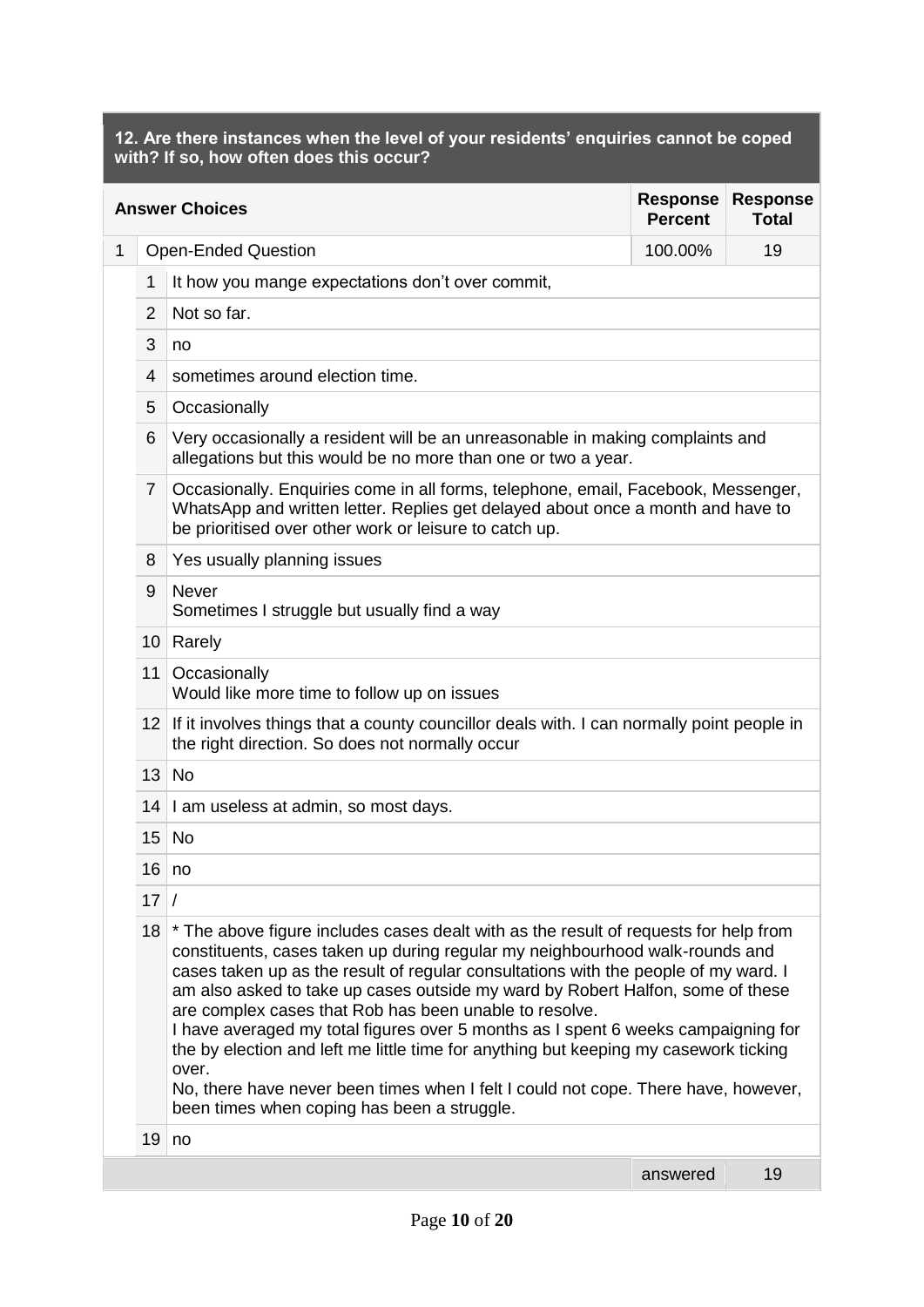|                                                                                                                                    | 13. Is the time you spend on council business what you expected when you became<br>a councillor? |                            |                                                           |  |                                 |    |
|------------------------------------------------------------------------------------------------------------------------------------|--------------------------------------------------------------------------------------------------|----------------------------|-----------------------------------------------------------|--|---------------------------------|----|
| <b>Response</b><br><b>Answer Choices</b><br><b>Percent</b>                                                                         |                                                                                                  |                            |                                                           |  | <b>Response</b><br><b>Total</b> |    |
| 1                                                                                                                                  | Yes                                                                                              |                            |                                                           |  | 52.63%                          | 10 |
| 2                                                                                                                                  | <b>No</b>                                                                                        |                            |                                                           |  | 47.37%                          | 9  |
|                                                                                                                                    |                                                                                                  |                            |                                                           |  | answered                        | 19 |
|                                                                                                                                    | $\overline{0}$<br>skipped                                                                        |                            |                                                           |  |                                 |    |
|                                                                                                                                    |                                                                                                  | Comments: (6)              |                                                           |  |                                 |    |
|                                                                                                                                    | 1                                                                                                |                            | I am spending much more time than I anticipated.          |  |                                 |    |
|                                                                                                                                    | $\overline{2}$                                                                                   | But you grow into the role |                                                           |  |                                 |    |
| 3<br>There was a change of control in May and there is a lot of new policies and strategies<br>to devise and implement and monitor |                                                                                                  |                            |                                                           |  |                                 |    |
|                                                                                                                                    | 4                                                                                                | Far greater                |                                                           |  |                                 |    |
| 5<br>Far more. Didn't expect things to be in as bad of a state as they are.                                                        |                                                                                                  |                            |                                                           |  |                                 |    |
|                                                                                                                                    | 6                                                                                                |                            | I spend more time on council work than I thought I would. |  |                                 |    |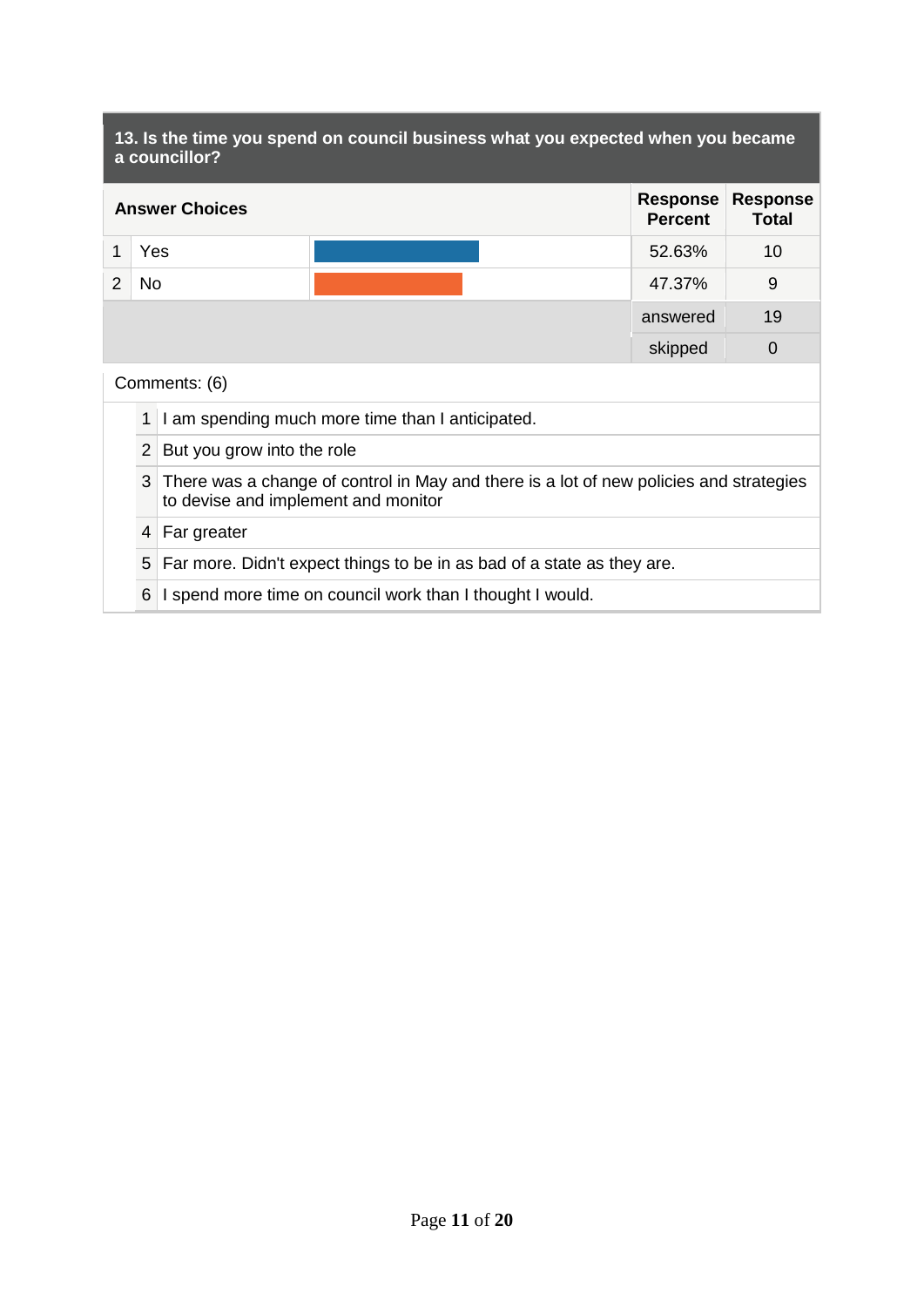| 14. Please indicate the methods of communication you use and give a percentage of |  |
|-----------------------------------------------------------------------------------|--|
| time spent on each method.                                                        |  |

| <b>Item</b>                            | Average | Min  | <b>Max</b> | Std.<br><b>Deviation</b> | <b>Total</b><br><b>Responses</b> |
|----------------------------------------|---------|------|------------|--------------------------|----------------------------------|
| Written letters                        | 4.90    | 0.00 | 15.00      | 4.95                     | 10                               |
| Email                                  | 53.28   | 7.00 | 90.00      | 23.04                    | 18                               |
| Surgerys/Face to face                  | 14.75   | 3.00 | 50.00      | 12.57                    | 16                               |
| Door to door                           | 20.35   | 2.00 | 80.00      | 20.07                    | 17                               |
| Social media                           | 9.69    | 1.00 | 30.00      | 7.81                     | 13                               |
| Other (please specify in comments box) | 21.00   | 5.00 | 44.00      | 14.34                    | 4                                |
|                                        |         |      |            | answered                 | 18                               |
|                                        |         |      |            | skipped                  | 1                                |

## Comments: (6)

| 1 | For most complaints or enquiries, I make it a point to visit the resident/area<br>concerned.   |
|---|------------------------------------------------------------------------------------------------|
| 2 | Once again too difficult to quantify                                                           |
| 3 | Telephone 15%                                                                                  |
| 4 | Meetings with groups                                                                           |
| 5 | Phone                                                                                          |
| 6 | Text messages Much of my face to face work takes the form of consultations<br>and home visits. |
|   |                                                                                                |

### **15. To what extent do you think you are effective in your role as a Councillor in this authority?**

|   | <b>Answer Choices</b>      | <b>Response</b><br><b>Percent</b> | <b>Response</b><br><b>Total</b> |
|---|----------------------------|-----------------------------------|---------------------------------|
| 1 | <b>Extremely effective</b> | 0.00%                             | $\mathbf 0$                     |
| 2 | Very effective             | 57.89%                            | 11                              |
| 3 | Somewhat effective         | 42.11%                            | 8                               |
| 4 | Not so effective           | $0.00\%$                          | $\mathbf 0$                     |
| 5 | Not at all effective       | 0.00%                             | $\mathbf 0$                     |
|   |                            | answered                          | 19                              |
|   |                            | skipped                           | $\overline{0}$                  |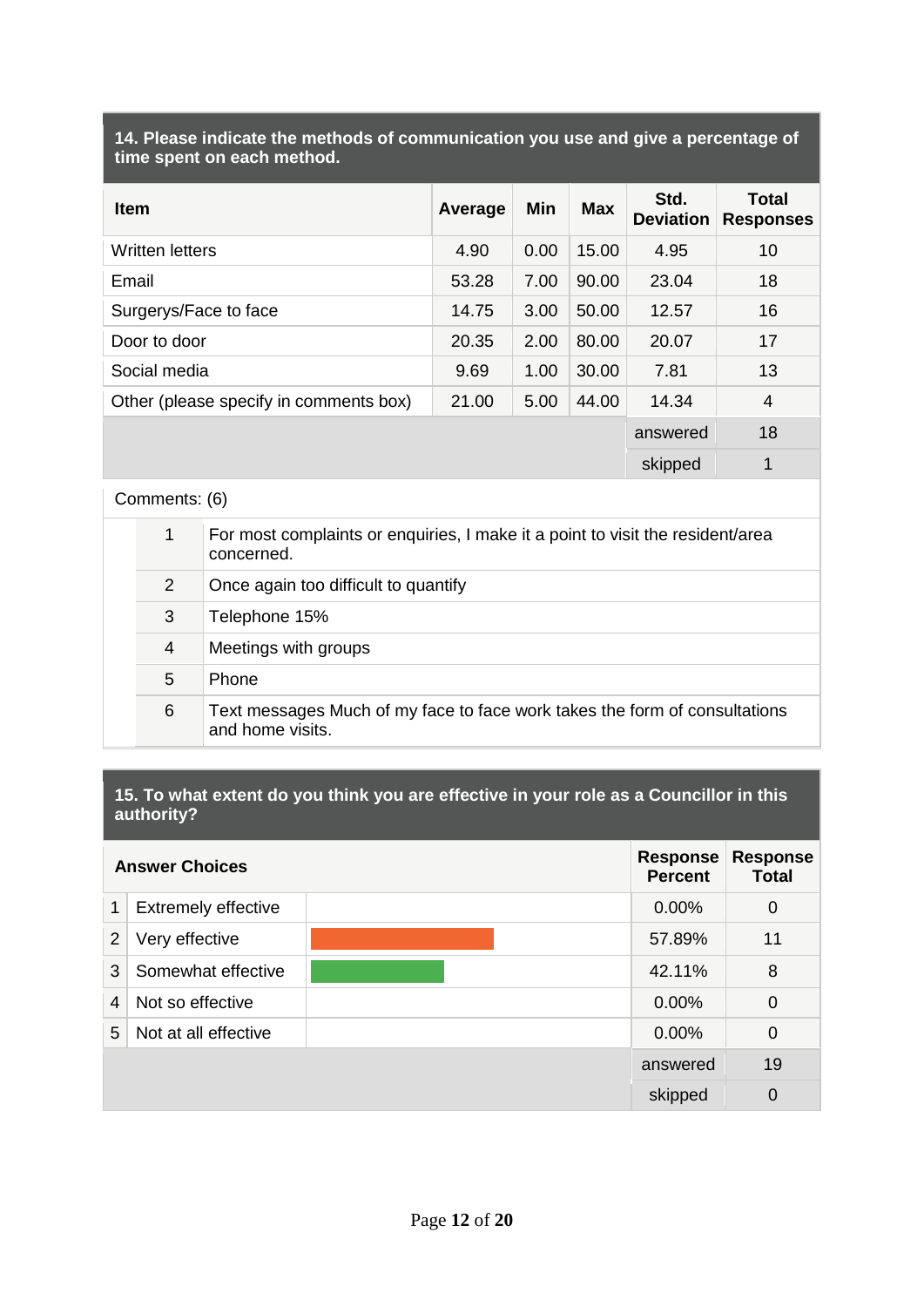**16. Is there anything else about your experience as a Harlow Council Councillor that might be relevant to the Council's submission on Council size?** 

|                                                                                                                                                                                                                                                                                                                                                                                                                                                                                                                                                                 | <b>Answer Choices</b>                                                                                                                                                                                                                                           |                                                                                                                                                                                                                                                                                                                                                                                                                                                                                                                                                                                                                                                                                                                                                                                                                                                                                                                                                          |                                                                                                                                                                                                                                                                                                                                                                                                                                                                                                                                                                                                      | <b>Response</b><br><b>Response</b><br><b>Total</b> |  |  |
|-----------------------------------------------------------------------------------------------------------------------------------------------------------------------------------------------------------------------------------------------------------------------------------------------------------------------------------------------------------------------------------------------------------------------------------------------------------------------------------------------------------------------------------------------------------------|-----------------------------------------------------------------------------------------------------------------------------------------------------------------------------------------------------------------------------------------------------------------|----------------------------------------------------------------------------------------------------------------------------------------------------------------------------------------------------------------------------------------------------------------------------------------------------------------------------------------------------------------------------------------------------------------------------------------------------------------------------------------------------------------------------------------------------------------------------------------------------------------------------------------------------------------------------------------------------------------------------------------------------------------------------------------------------------------------------------------------------------------------------------------------------------------------------------------------------------|------------------------------------------------------------------------------------------------------------------------------------------------------------------------------------------------------------------------------------------------------------------------------------------------------------------------------------------------------------------------------------------------------------------------------------------------------------------------------------------------------------------------------------------------------------------------------------------------------|----------------------------------------------------|--|--|
| $\mathbf{1}$                                                                                                                                                                                                                                                                                                                                                                                                                                                                                                                                                    |                                                                                                                                                                                                                                                                 | <b>Open-Ended Question</b>                                                                                                                                                                                                                                                                                                                                                                                                                                                                                                                                                                                                                                                                                                                                                                                                                                                                                                                               | 100.00%                                                                                                                                                                                                                                                                                                                                                                                                                                                                                                                                                                                              | 8                                                  |  |  |
| 1 I think that compared to neighbouring towns, Harlow has the smallest number of<br>councillors. With the growth of the district and with HGGT, some new wards will need<br>to be created to eliminate current distortions. This should result in an additional 3<br>councillors. Furthermore, the HGGT Project will result in the establishment of new<br>districts that will require representation. It is likely that the entire HGGT area will have<br>to be reformed under a single authority rather than under the current three district<br>authorities. |                                                                                                                                                                                                                                                                 |                                                                                                                                                                                                                                                                                                                                                                                                                                                                                                                                                                                                                                                                                                                                                                                                                                                                                                                                                          |                                                                                                                                                                                                                                                                                                                                                                                                                                                                                                                                                                                                      |                                                    |  |  |
|                                                                                                                                                                                                                                                                                                                                                                                                                                                                                                                                                                 |                                                                                                                                                                                                                                                                 |                                                                                                                                                                                                                                                                                                                                                                                                                                                                                                                                                                                                                                                                                                                                                                                                                                                                                                                                                          | 2 The size of the Council should be increased. Up until 2002 the Council had 42<br>members. The ruling party only has at most 20 councillors at present and with<br>experience and ability being important to do a job properly this leaves the majority<br>group with a rather small amount of choice for what are very demanding roles,<br>particularly with the Cabinet system. Harlow council in my opinion should have at least<br>3 to 6 more councillors. With the growth of the town this new size could easily be<br>accommodated in forming one or two more wards with three members each. |                                                    |  |  |
|                                                                                                                                                                                                                                                                                                                                                                                                                                                                                                                                                                 |                                                                                                                                                                                                                                                                 | 3 Regeneration is major priority for the council which covers many areas including the<br>council's housing stock. There are major schemes underway and others in the<br>process of planning and development of policies requiring consultation. Recovery<br>from Covid is another major issue requiring planning and organisation. The town is<br>growing with major residential developments, a new motorway junction, the arrival of<br>the Health Protection Agency, a new hospital, a new Local Plan, regeneration of the<br>town centre and other retail areas is coming, plus the development of Harlow and<br>Gilston Garden Town and its sustainable transport corridor. There are developing<br>Enterprise Zones. The council provides the local leadership for all these activities to<br>ensure they happen, they provide what Harlow needs and to monitor progress. Nearly<br>all of this is additional to what the council has been doing, |                                                                                                                                                                                                                                                                                                                                                                                                                                                                                                                                                                                                      |                                                    |  |  |
|                                                                                                                                                                                                                                                                                                                                                                                                                                                                                                                                                                 |                                                                                                                                                                                                                                                                 | 4 Feel that having 3 members for size of ward I represent is important                                                                                                                                                                                                                                                                                                                                                                                                                                                                                                                                                                                                                                                                                                                                                                                                                                                                                   |                                                                                                                                                                                                                                                                                                                                                                                                                                                                                                                                                                                                      |                                                    |  |  |
|                                                                                                                                                                                                                                                                                                                                                                                                                                                                                                                                                                 | 5                                                                                                                                                                                                                                                               | I think the number of councillors seems to fit                                                                                                                                                                                                                                                                                                                                                                                                                                                                                                                                                                                                                                                                                                                                                                                                                                                                                                           |                                                                                                                                                                                                                                                                                                                                                                                                                                                                                                                                                                                                      |                                                    |  |  |
| There needs to be more councillors for more areas. The wards should be smaller with<br>6<br>1 member per ward, but more wards created.                                                                                                                                                                                                                                                                                                                                                                                                                          |                                                                                                                                                                                                                                                                 |                                                                                                                                                                                                                                                                                                                                                                                                                                                                                                                                                                                                                                                                                                                                                                                                                                                                                                                                                          |                                                                                                                                                                                                                                                                                                                                                                                                                                                                                                                                                                                                      |                                                    |  |  |
|                                                                                                                                                                                                                                                                                                                                                                                                                                                                                                                                                                 | $\overline{7}$                                                                                                                                                                                                                                                  | Should have more councillors - wards of 1 more / 36                                                                                                                                                                                                                                                                                                                                                                                                                                                                                                                                                                                                                                                                                                                                                                                                                                                                                                      |                                                                                                                                                                                                                                                                                                                                                                                                                                                                                                                                                                                                      |                                                    |  |  |
|                                                                                                                                                                                                                                                                                                                                                                                                                                                                                                                                                                 | Netteswell has a number of deprived constituents, this and HTS's landscaping and<br>8<br>house repairs backlog generates a lot of casework. I don't believe less than three<br>councillors would be sufficient to cope with Netteswell's casework requirements. |                                                                                                                                                                                                                                                                                                                                                                                                                                                                                                                                                                                                                                                                                                                                                                                                                                                                                                                                                          |                                                                                                                                                                                                                                                                                                                                                                                                                                                                                                                                                                                                      |                                                    |  |  |
|                                                                                                                                                                                                                                                                                                                                                                                                                                                                                                                                                                 |                                                                                                                                                                                                                                                                 |                                                                                                                                                                                                                                                                                                                                                                                                                                                                                                                                                                                                                                                                                                                                                                                                                                                                                                                                                          | answered                                                                                                                                                                                                                                                                                                                                                                                                                                                                                                                                                                                             | 8                                                  |  |  |
|                                                                                                                                                                                                                                                                                                                                                                                                                                                                                                                                                                 |                                                                                                                                                                                                                                                                 |                                                                                                                                                                                                                                                                                                                                                                                                                                                                                                                                                                                                                                                                                                                                                                                                                                                                                                                                                          | skipped                                                                                                                                                                                                                                                                                                                                                                                                                                                                                                                                                                                              | 11                                                 |  |  |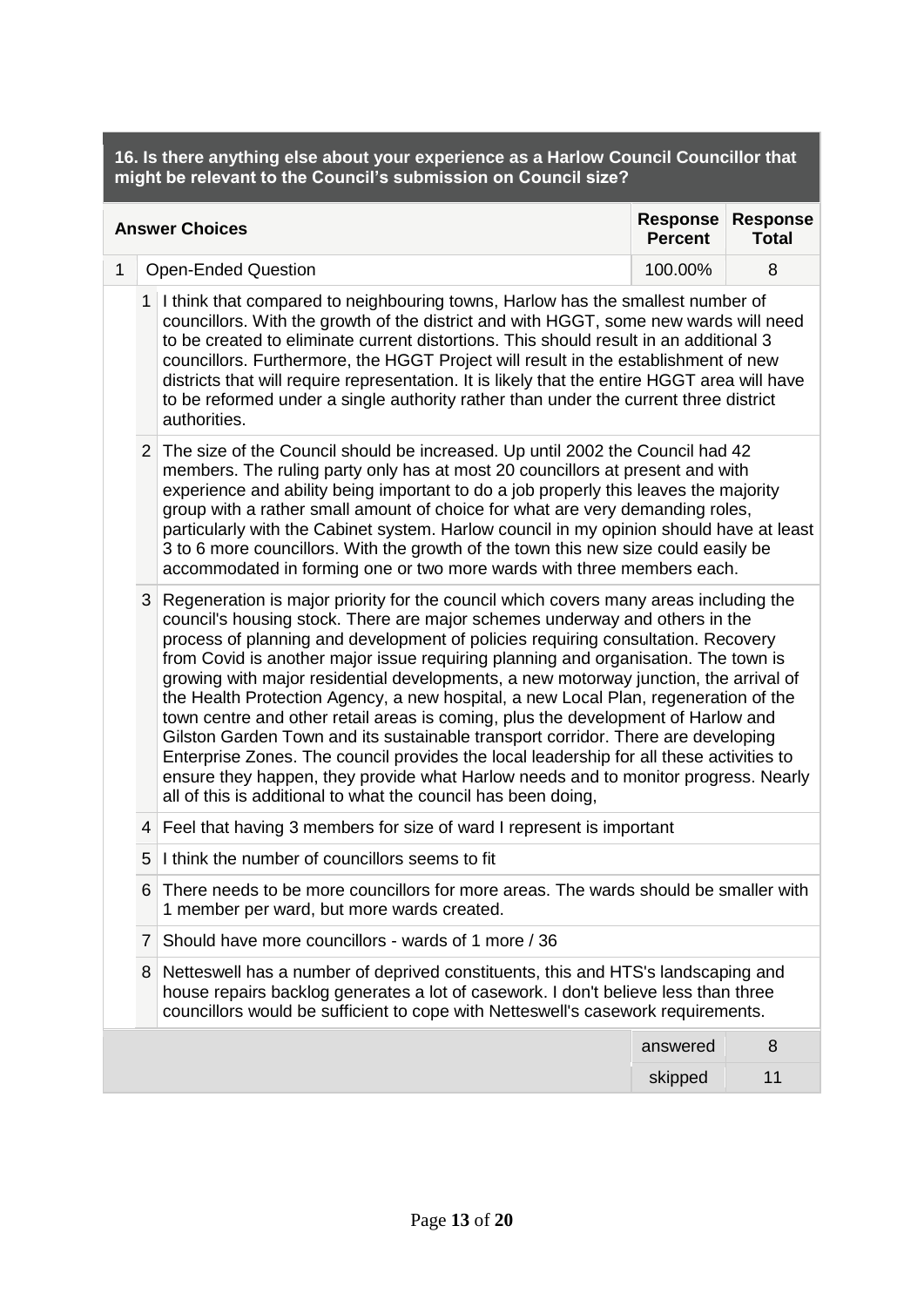|                          | 17. What is your age? |                                   |                                 |                |  |  |  |
|--------------------------|-----------------------|-----------------------------------|---------------------------------|----------------|--|--|--|
|                          | <b>Answer Choices</b> | <b>Response</b><br><b>Percent</b> | <b>Response</b><br><b>Total</b> |                |  |  |  |
| 1                        | 18 to 24 years        |                                   | 5.26%                           | 1              |  |  |  |
| $\overline{2}$           | 25 to 34 years        |                                   | 0.00%                           | 0              |  |  |  |
| 3                        | 35 to 44 years        |                                   | 21.05%                          | $\overline{4}$ |  |  |  |
| $\overline{\mathcal{A}}$ | 45 to 54 years        |                                   | 5.26%                           | 1              |  |  |  |
| 5                        | 55 to 64 years        |                                   | 10.53%                          | $\overline{2}$ |  |  |  |
| 6                        | 65 to 74 years        |                                   | 36.84%                          | $\overline{7}$ |  |  |  |
| $\overline{7}$           | 75 and over           |                                   | 10.53%                          | $\overline{2}$ |  |  |  |
| 8                        | Prefer not to say     |                                   | 10.53%                          | $\overline{2}$ |  |  |  |
|                          |                       |                                   | answered                        | 19             |  |  |  |
|                          |                       |                                   | skipped                         | $\mathbf 0$    |  |  |  |

# **18. What is your gender?**

|                | <b>Answer Choices</b>       |  |          | <b>Response</b><br><b>Total</b> |  |  |
|----------------|-----------------------------|--|----------|---------------------------------|--|--|
| 1              | Male                        |  | 84.21%   | 16                              |  |  |
| 2              | Female                      |  | 10.53%   | 2                               |  |  |
| 3              | Prefer not to say           |  | 5.26%    | 1                               |  |  |
| $\overline{4}$ | Other (please<br>specify):  |  | 0.00%    | 0                               |  |  |
|                |                             |  | answered | 19                              |  |  |
|                |                             |  | skipped  | $\mathbf 0$                     |  |  |
|                | Other (please specify): (0) |  |          |                                 |  |  |
|                |                             |  |          |                                 |  |  |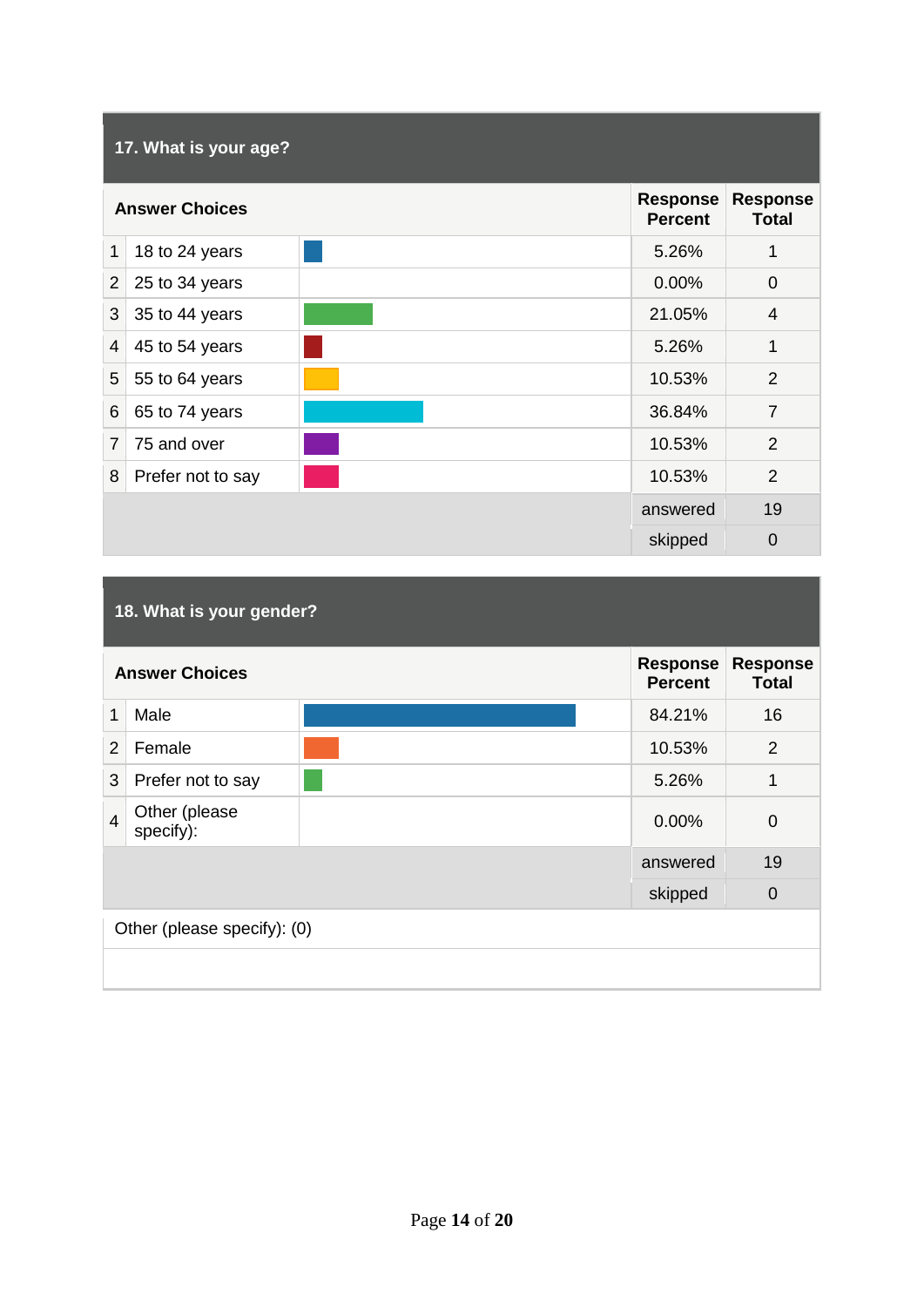|                | 19. What is your sexual orientation?     |  |          |                                 |  |  |
|----------------|------------------------------------------|--|----------|---------------------------------|--|--|
|                | <b>Response</b><br><b>Answer Choices</b> |  |          | <b>Response</b><br><b>Total</b> |  |  |
| 1              | Heterosexual                             |  | 83.33%   | 15                              |  |  |
| $\overline{2}$ | Homosexual                               |  | 0.00%    | $\Omega$                        |  |  |
| 3              | <b>Bisexual</b>                          |  | 0.00%    | $\Omega$                        |  |  |
| $\overline{4}$ | Prefer not to say                        |  | 16.67%   | 3                               |  |  |
| 5              | Other (please<br>specify):               |  | 0.00%    | $\overline{0}$                  |  |  |
|                |                                          |  | answered | 18                              |  |  |
|                | 1<br>skipped                             |  |          |                                 |  |  |
|                | Other (please specify): (0)              |  |          |                                 |  |  |
|                |                                          |  |          |                                 |  |  |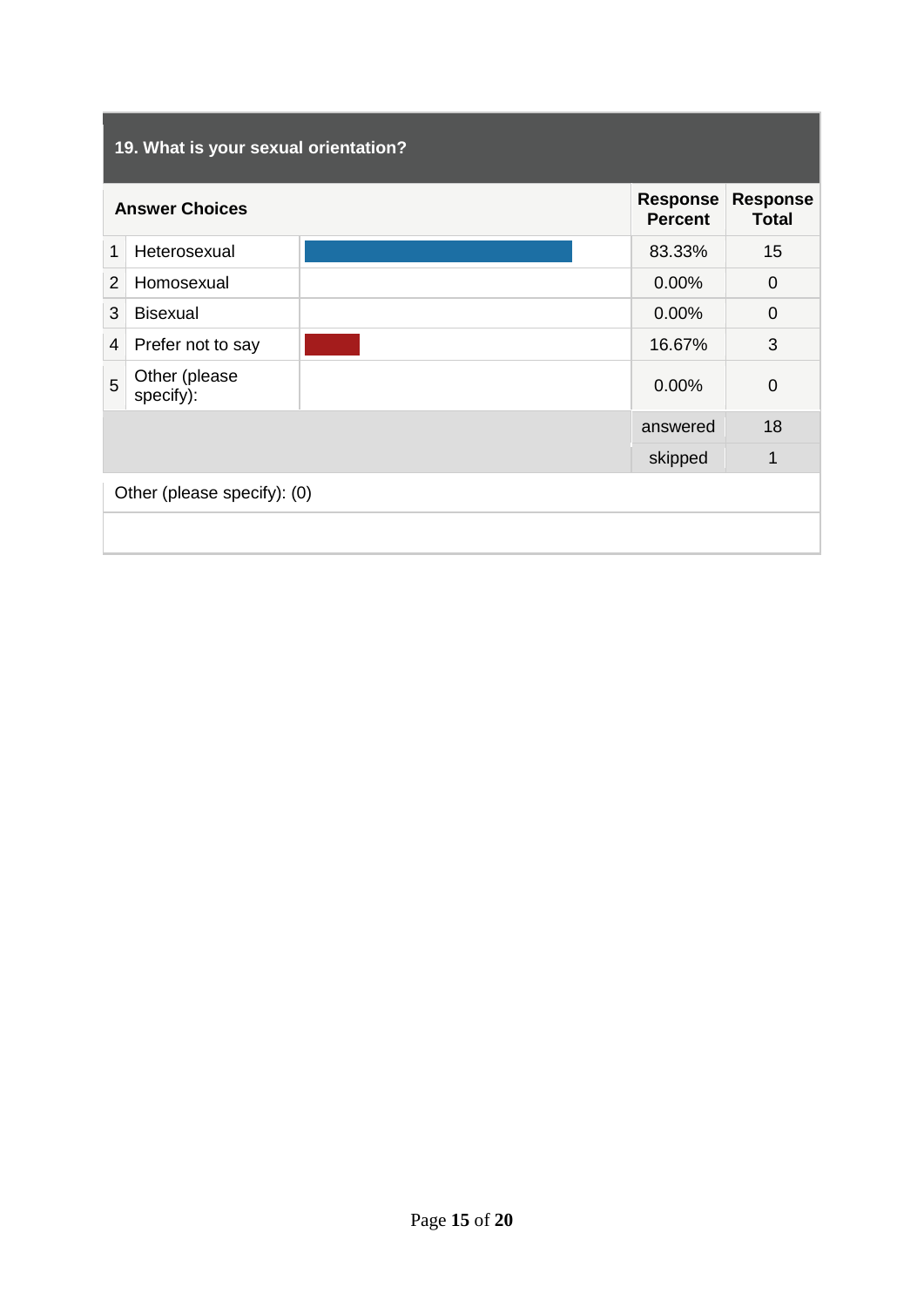|                | 20. What is your ethnic group?                   |  |                                   |                                 |  |  |
|----------------|--------------------------------------------------|--|-----------------------------------|---------------------------------|--|--|
|                | <b>Answer Choices</b>                            |  | <b>Response</b><br><b>Percent</b> | <b>Response</b><br><b>Total</b> |  |  |
|                | <b>White</b>                                     |  |                                   |                                 |  |  |
| 1              | <b>British</b>                                   |  | 78.95%                            | 15                              |  |  |
| $\overline{2}$ | Irish                                            |  | 5.26%                             | 1                               |  |  |
| 3              | Other                                            |  | 0.00%                             | $\overline{0}$                  |  |  |
|                | <b>Asian or Asian British</b>                    |  |                                   |                                 |  |  |
| $\overline{4}$ | Indian                                           |  | 0.00%                             | $\overline{0}$                  |  |  |
| 5              | Pakistani                                        |  | 0.00%                             | 0                               |  |  |
| 6              | Bangladeshi                                      |  | 0.00%                             | $\overline{0}$                  |  |  |
| $\overline{7}$ | Any other Asian<br>background                    |  | 0.00%                             | $\mathbf 0$                     |  |  |
| <b>Mixed</b>   |                                                  |  |                                   |                                 |  |  |
| 8              | White and Black<br>Caribbean                     |  | 0.00%                             | $\mathbf 0$                     |  |  |
| 9              | White and black<br>African                       |  | 0.00%                             | $\overline{0}$                  |  |  |
| 10             | White and Asian                                  |  | 0.00%                             | $\overline{0}$                  |  |  |
| 11             | Any other mixed<br>background                    |  | 5.26%                             | 1                               |  |  |
|                | <b>Black or Black British</b>                    |  |                                   |                                 |  |  |
| 12             | Caribbean                                        |  | 0.00%                             | 0                               |  |  |
| 13             | African                                          |  | 0.00%                             | $\pmb{0}$                       |  |  |
| 14             | Any other black<br>background                    |  | 0.00%                             | $\pmb{0}$                       |  |  |
|                | <b>Other Ethnic Group</b>                        |  |                                   |                                 |  |  |
| 15             | Chinese                                          |  | 0.00%                             | $\pmb{0}$                       |  |  |
| 16             | Any other Ethnic<br>Group                        |  | 0.00%                             | $\overline{0}$                  |  |  |
| 17             | I do not wish to<br>disclose my ethnic<br>origin |  | 10.53%                            | $\overline{2}$                  |  |  |
|                |                                                  |  | answered                          | 19                              |  |  |
|                |                                                  |  | skipped                           | $\boldsymbol{0}$                |  |  |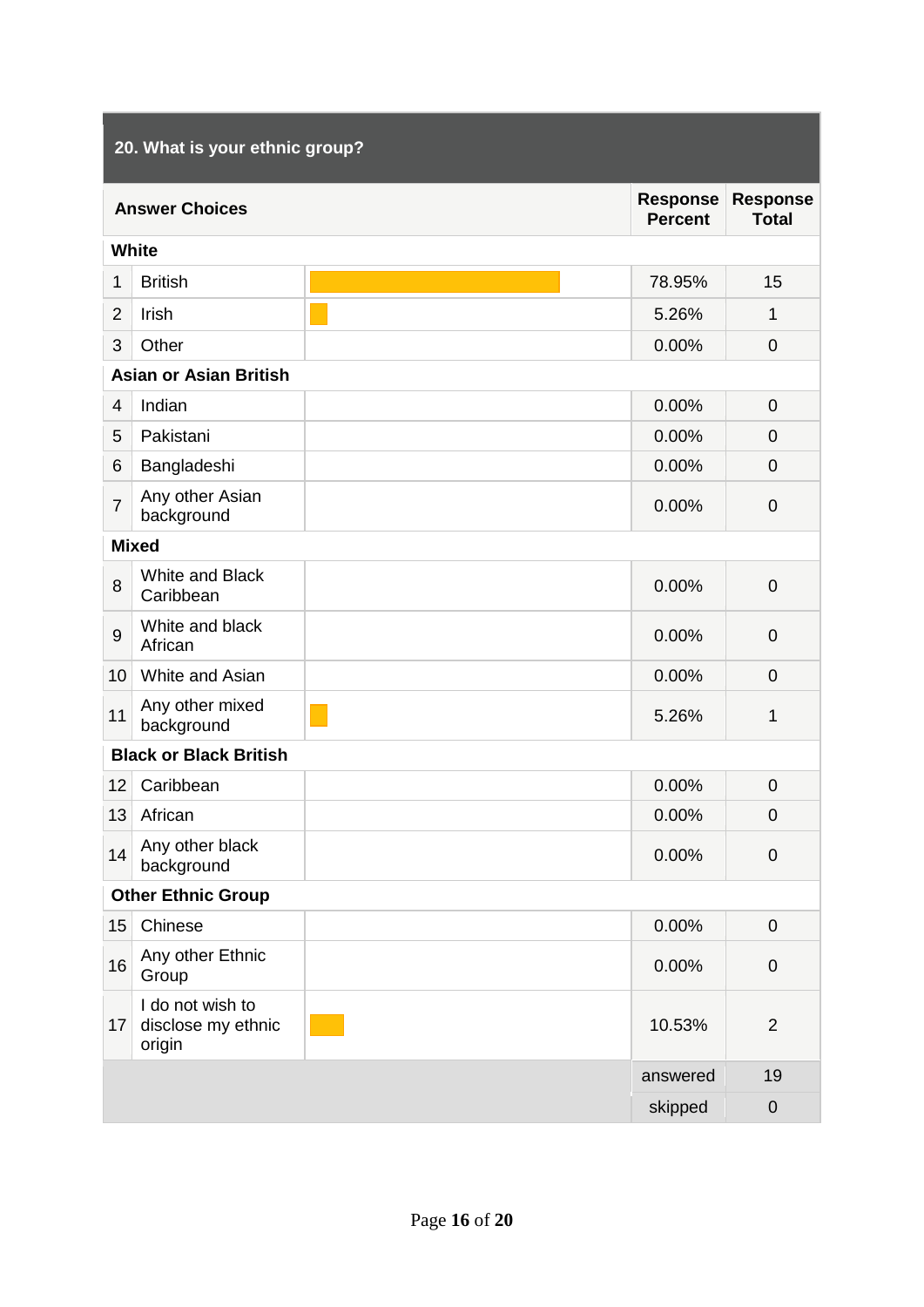# **21. What is your religion? Answer Choices Percent Response Total** 1 Christian 42.11% 8 2 Muslim 0.00% 0 3 Buddhist 0.00% 0 4 Hindu 0.00% 0 5 Jewish 0.00% 0 6 Sikh 0.00% 0 T No religion 8 8 Prefer not to say 15.79% 3 9 Other (please Sinch (picase of the control of the control of the control of the control of the control of the control of the control of the control of the control of the control of the control of the control of the control of the contro answered 19 skipped 0 Other (please specify): (0)

**22. Disability is defined as "physical or mental impairment, which has a substantial and long term adverse effect on a person's ability to carry out normal day to day activities". Do you consider yourself disabled?** 

| <b>Answer Choices</b> |                   | <b>Response</b><br><b>Percent</b> | <b>Response</b><br><b>Total</b> |    |
|-----------------------|-------------------|-----------------------------------|---------------------------------|----|
|                       | Yes               |                                   | 16.67%                          | 3  |
| $\overline{2}$        | No                |                                   | 66.67%                          | 12 |
| 3                     | Prefer not to say |                                   | 16.67%                          | 3  |
|                       |                   | answered                          | 18                              |    |
|                       |                   |                                   | skipped                         | 4  |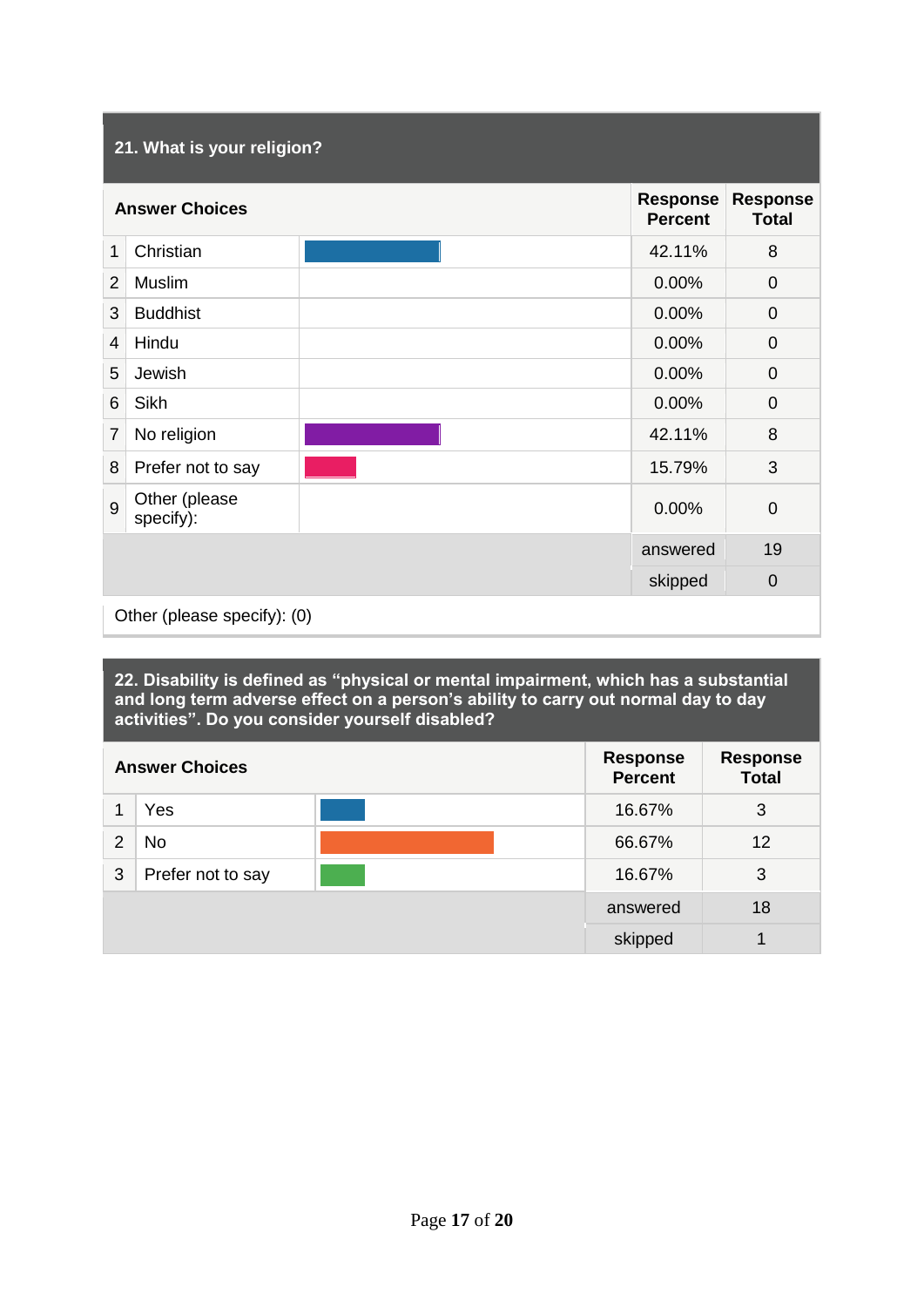#### **23. Which of the following best describes your current circumstances, excluding your work as a councillor? Answer Choices Percent Response Total** 1 Self Employed 2 2 Employed full time (30 hrs or more per week) **10** hrs or more per week) **10** 3 Employed part time (16 or more hours but less than 30 hours per week)  $0.00\%$  0 4 (less than 16 per Employed part time week) 0.00% 0 5 Unemployed 0.00% 0.00% 0.00% 0.00% 0.00% 0.00% 0.00% 0.00% 0.00% 0.00% 0.00% 0.00% 0.00% 0.00% 0.00% 0.00% 0.00% 0.00% 0.00% 0.00% 0.00% 0.00% 0.00% 0.00% 0.00% 0.00% 0.00% 0.00% 0.00% 0.00% 0.00% 0.00% 0.00% 0.00% 0.00% 6 Unable to work due to illness  $\frac{1}{2}$  5.26% 1 7 Retired 6 and 1 and 1 and 1 and 1 and 1 and 1 and 1 and 1 and 1 and 1 and 1 and 1 and 1 and 1 and 1 and 1 an 8 Student 0.00% 0 9 Looking after Home /  $\frac{1}{2}$  contriguited notice that  $\frac{1}{2}$  and  $\frac{1}{2}$  0.00% 0 answered 19 **24. If you are employed please answer the additional questions**

|              | <b>Answer Choices</b> |                                                  |        | <b>Response</b><br><b>Total</b> |  |  |
|--------------|-----------------------|--------------------------------------------------|--------|---------------------------------|--|--|
| $\mathbf{1}$ |                       | Which sector do you work in?                     | 90.91% | 10                              |  |  |
|              | 1                     | Health                                           |        |                                 |  |  |
|              | 2                     | hospitality                                      |        |                                 |  |  |
|              | 3                     | manufacturing                                    |        |                                 |  |  |
|              | 4                     | Charity                                          |        |                                 |  |  |
|              | 5                     | PR / Public Affairs                              |        |                                 |  |  |
|              | 6                     | Warehousing and logistics                        |        |                                 |  |  |
|              | $\overline{7}$        | charity                                          |        |                                 |  |  |
|              | 8                     | <b>Politics</b>                                  |        |                                 |  |  |
|              | 9                     | Private                                          |        |                                 |  |  |
|              | 10 <sup>°</sup>       | Recruitment and Transport Logisitics consultancy |        |                                 |  |  |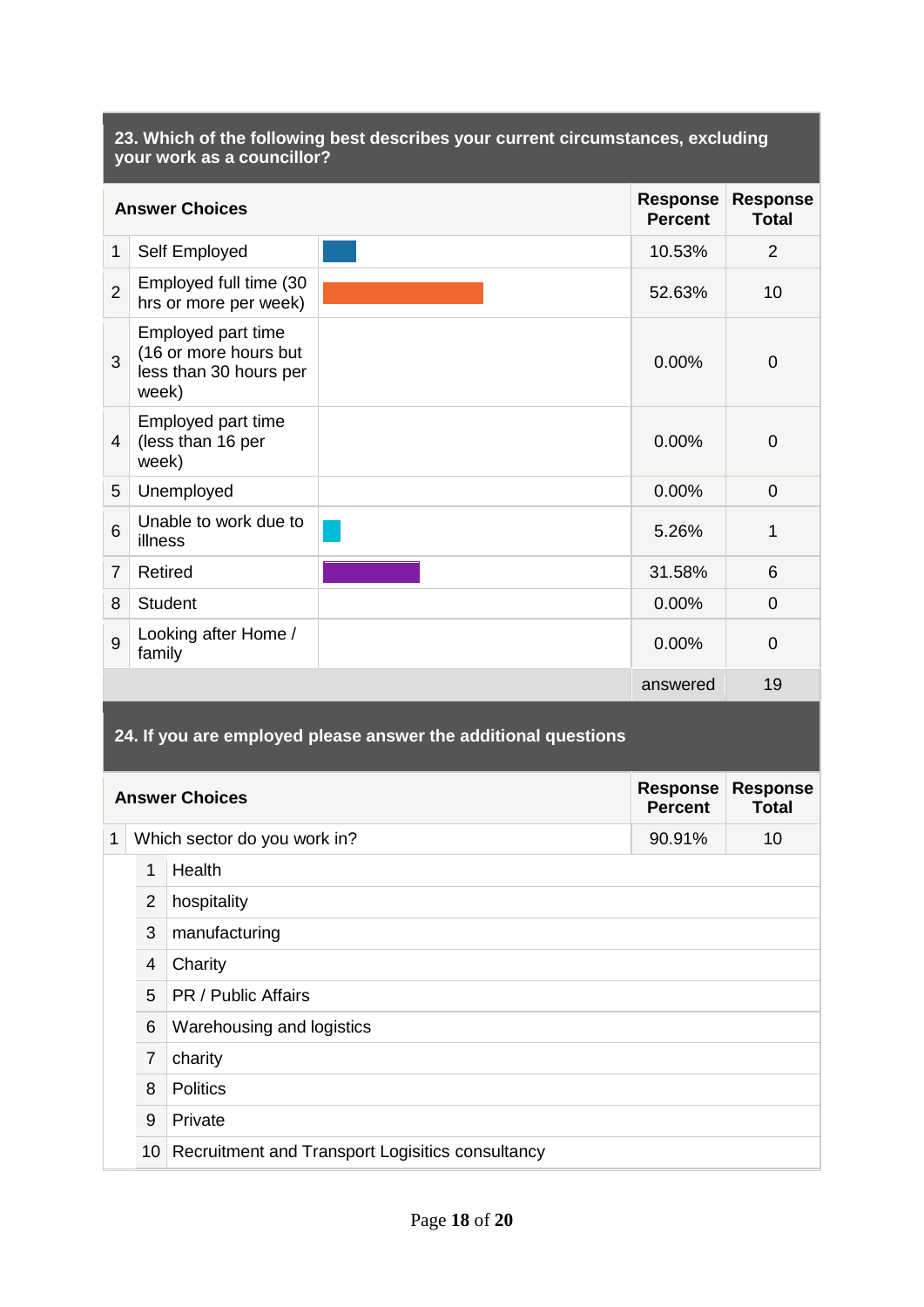| $\overline{2}$ |                         | How would you describe your main occupation?                                             | 100.00%  | 11      |  |  |  |  |  |
|----------------|-------------------------|------------------------------------------------------------------------------------------|----------|---------|--|--|--|--|--|
|                | 1                       | <b>Nurse</b>                                                                             |          |         |  |  |  |  |  |
|                | $\overline{2}$          | Consultant                                                                               |          |         |  |  |  |  |  |
|                | 3                       | <b>IT Project Manager</b>                                                                |          |         |  |  |  |  |  |
|                | 4                       | engineer                                                                                 |          |         |  |  |  |  |  |
|                | 5                       | Charity worker                                                                           |          |         |  |  |  |  |  |
|                | 6                       | Consultancy                                                                              |          |         |  |  |  |  |  |
|                | 7                       | Supervisory                                                                              |          |         |  |  |  |  |  |
|                | 8                       | charity worker                                                                           |          |         |  |  |  |  |  |
|                | 9                       | <b>Political Advisor</b>                                                                 |          |         |  |  |  |  |  |
|                | 10                      | Supported housing manager                                                                |          |         |  |  |  |  |  |
|                | 11                      | <b>Managing Director</b>                                                                 |          |         |  |  |  |  |  |
| 3              |                         | To what extent does your employer support your work as a<br>100.00%<br>11<br>councillor? |          |         |  |  |  |  |  |
|                | 1                       | Flexible working                                                                         |          |         |  |  |  |  |  |
|                | $\overline{2}$          | N/A                                                                                      |          |         |  |  |  |  |  |
|                | 3                       | time                                                                                     |          |         |  |  |  |  |  |
|                | $\overline{\mathbf{4}}$ | no support at all                                                                        |          |         |  |  |  |  |  |
|                | 5                       | A little                                                                                 |          |         |  |  |  |  |  |
|                | 6                       | Gives unpaid leave                                                                       |          |         |  |  |  |  |  |
|                | 7                       | In a silent way                                                                          |          |         |  |  |  |  |  |
|                | 8                       | a little                                                                                 |          |         |  |  |  |  |  |
|                | 9                       | Little                                                                                   |          |         |  |  |  |  |  |
|                |                         | $10$ None                                                                                |          |         |  |  |  |  |  |
|                | 11                      | Totally                                                                                  |          |         |  |  |  |  |  |
|                |                         |                                                                                          | answered | $11$    |  |  |  |  |  |
|                |                         |                                                                                          | skipped  | $\bf 8$ |  |  |  |  |  |